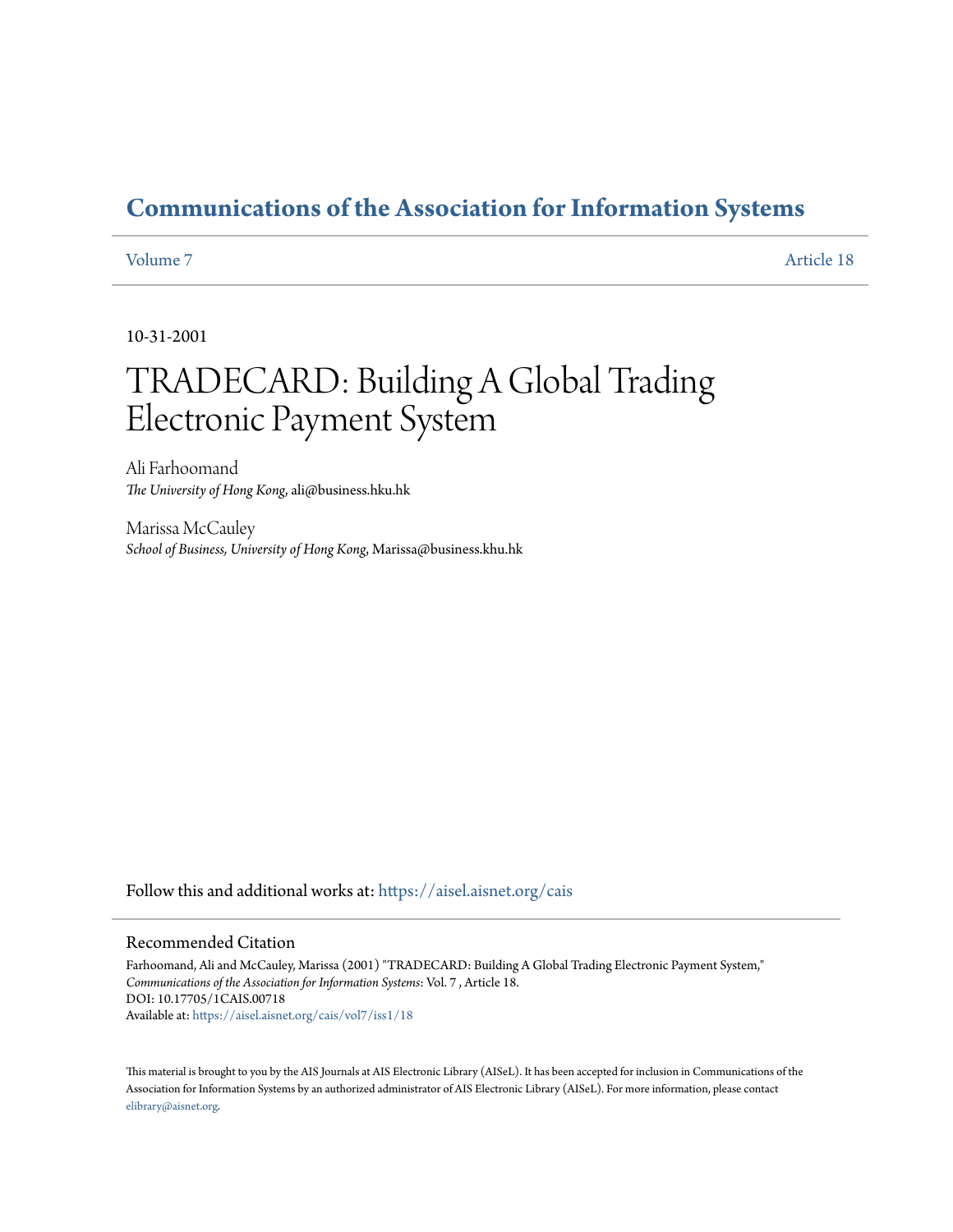

 **Volume 7, Article 18 October 2001** 

# **TRADECARD: BUILDING A GLOBAL TRADING**

# **ELECTRONIC PAYMENT SYSTEM**

Ali Farhoomand School of Business University of Hong Kong ali@business.hku.hk

Marissa McCauley School of Business University of Hong Kong

 **CASE STUDY**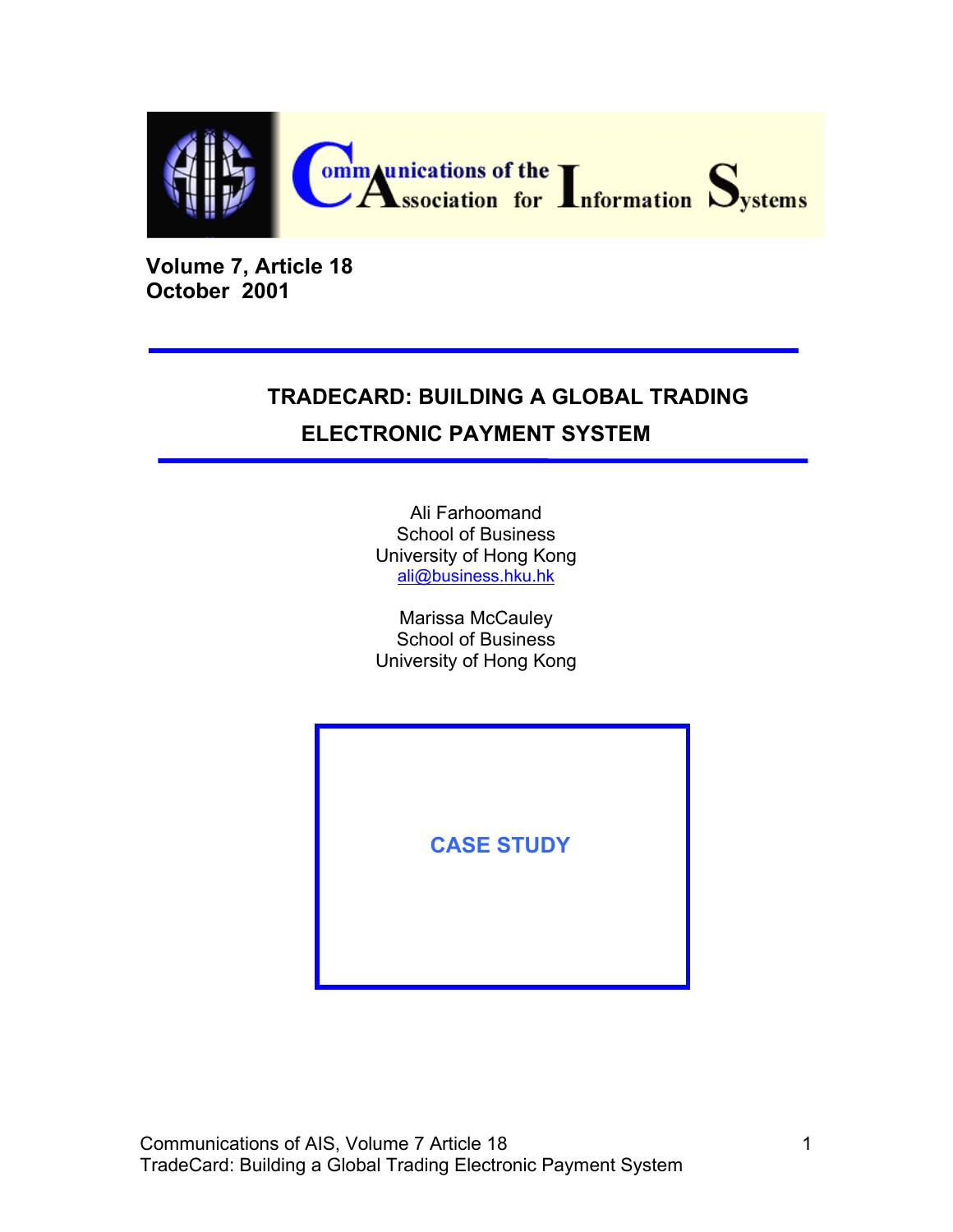# **TRADECARD: BUILDING A GLOBAL TRADING ELECTRONIC PAYMENT SYSTEM**

Ali Farhoomand School of Business University of Hong Kong ali@business.hku.hk

Marissa McCauley School of Business University of Hong Kong

#### **ABSTRACT**

In an attempt to provide an on-line payment mechanism for large-dollar cross-border transactions, TradeCard Inc. developed the world's first and only "credit card" for international trade. This case study discusses the major issues surrounding the viability of such a B2B electronic payment architecture. How would TradeCard provide a seamless and secure on-line settlement transaction? Is its platform capable of synchronizing all the databases involved in international transactions yet allowing all companies to use their own tools, operating systems and hardware platforms? How would TradeCard aggregate the disparate services offered by the network of companies involved in international trade? Would it change the mindset of global traders so that they would use its services rather than the traditional off-line settlement methods? The case discusses the critical issues involved in creating an international electronic payment system for cross-border transactions; the impact of new on-line alternative payment mechanisms on international trade payment environment; the systems security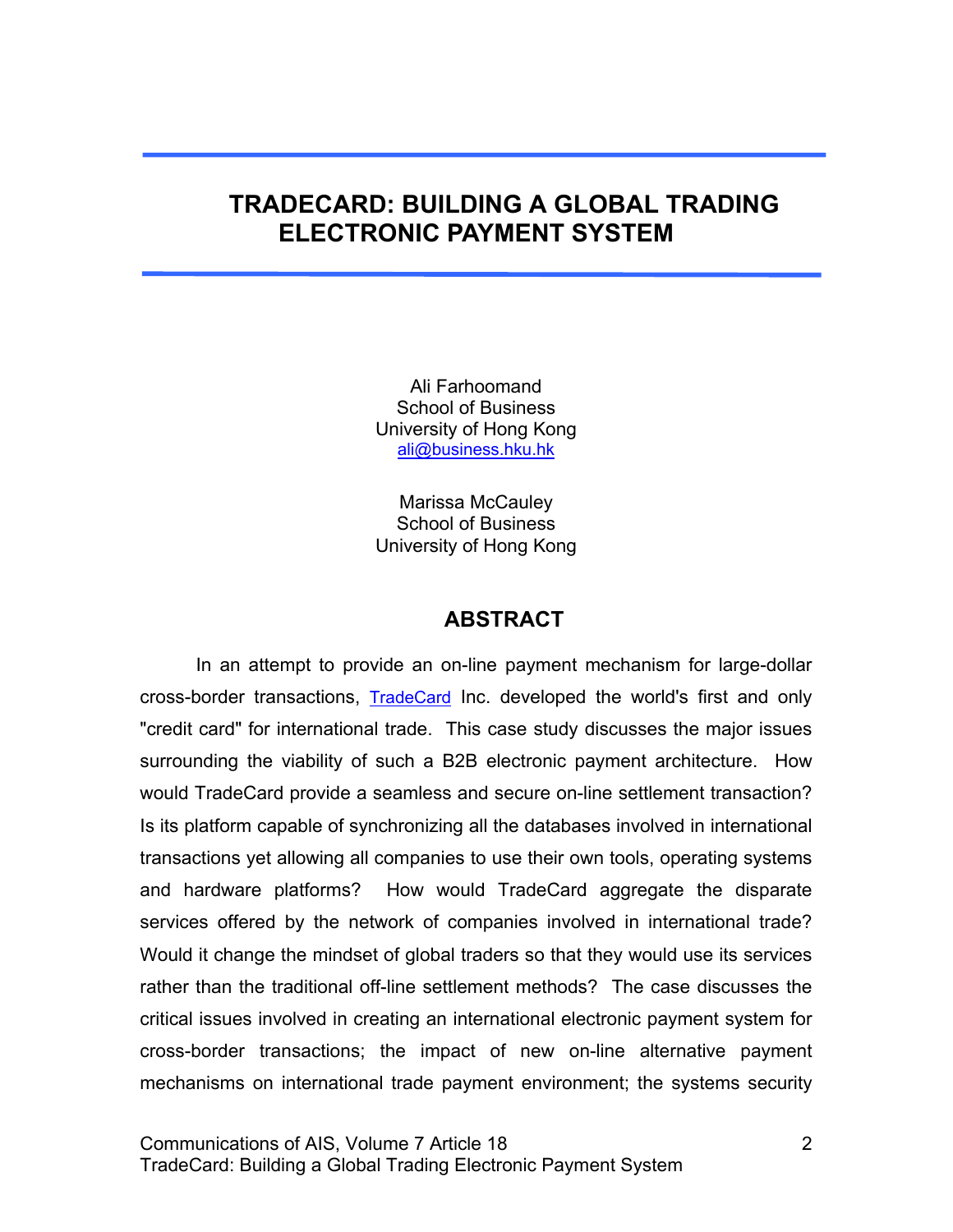requirements for safe electronic payments for B2B e-commerce; and TradeCard's business plan and marketing strategy in building a global ecommerce trading system.

**Keywords:** electronic commerce, global trade industry, electronic payments, security solutions, marketing

Editor's Note: Faculty members who are listed in the IS Faculty Directory, located on the Web at http://webfoot.csom.umn.edu/ISWorld/FacDir/default.htm can send an e-mail to one of the authors (ali@business.hku.hk) requesting the teaching note that accompanies this case.

#### **I. INTRODUCTION**

*While the Internet is enabling millions of businesses worldwide to buy and sell in ways never before imagined, the tools and methods used to conduct trade have gone unchanged for several hundred years and do not fit into the world of electronic commerce (ecommerce). TradeCard represents a new payment alternative for international trade.* 

- Kurt Cavano, TradeCard Inc., Chairman and CEO [TradeCard, 1999b.]

TradeCard (www.tradecard.com) is a business-to-business e-commerce transaction enabler that focuses on cross-border trade. It is conceived as a new payment alternative for international trade that provides a solution that is easier to use than a letter of credit, more secure than open accounts, and available for one flat fee per settled transaction.

TradeCard is designed to provide an on-line payment mechanism for large-dollar cross-border transactions. TradeCard's aims are:

- 1. to increase the volume of cross-border trade and lower the cost of transactions.
- 2. to become both an alternative on-line payment mechanism for existing international trade.

To implement TradeCard successfully, however, requires that the technical infrastructure be able to provide a seamless on-line settlement transaction and a secure electronic solution involving a network of global firms. Would the TradeCard platform be able to synchronize all the databases involved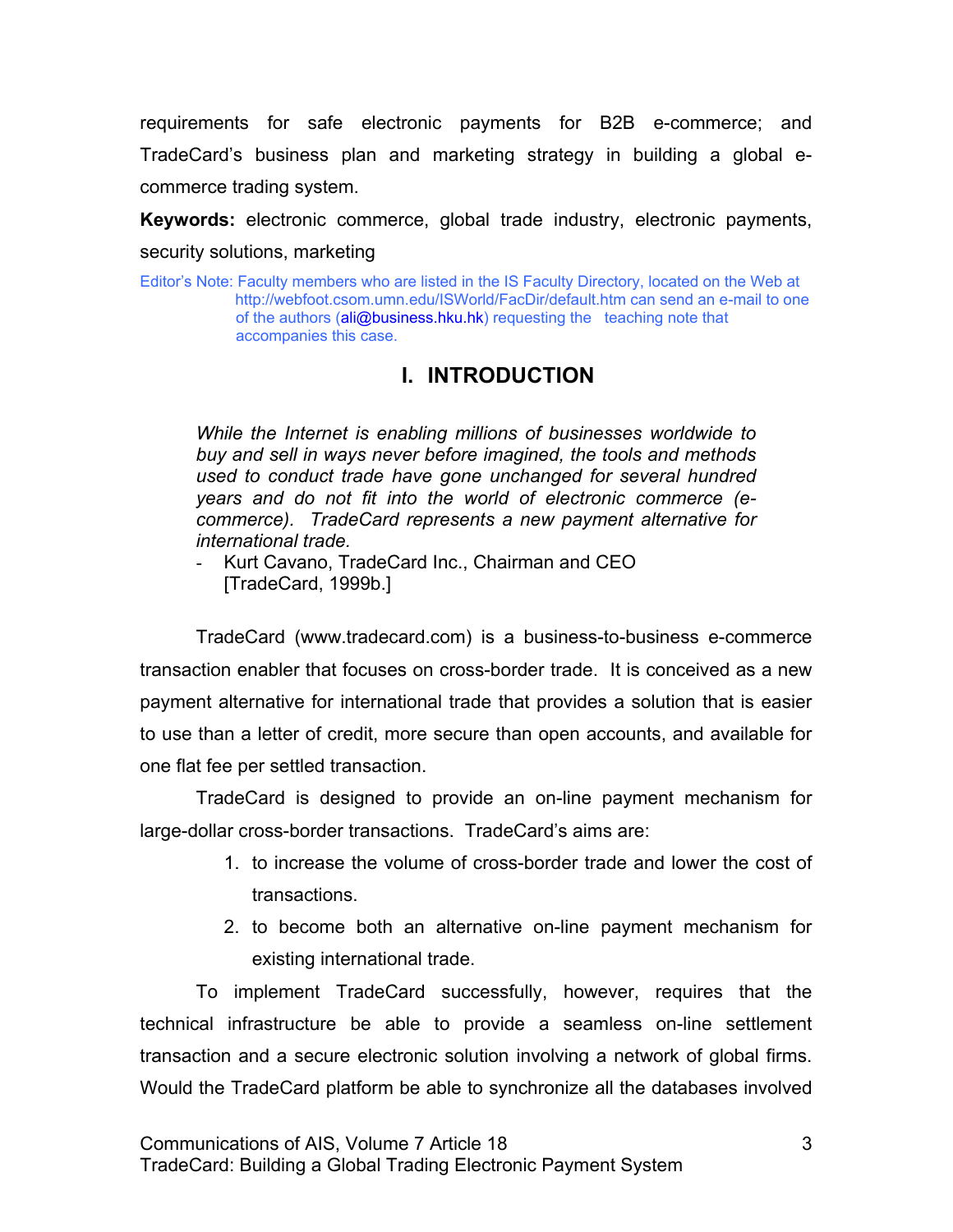in international transactions on an open Internet standard that allows all parties to use their own tools, operating systems and hardware platforms? How would TradeCard integrate an on-line payment mechanism to B2B hubs and be an accepted trade settlement tool amongst buyers and sellers?

To be successful, TradeCard, Inc., the company, must build a network of firms in international trade and aggregate the disparate services necessary for international trade onto the TradeCard system. Without the participation of the traditional trade services providers, TradeCard would not be able to gather information that would facilitate future transactions, and TradeCard members could not deal with traders who were non-TradeCard members. What is the best means of getting traders and trade services providers to sign on and become TradeCard members? How would TradeCard change the mindset of global traders who conduct large-dollar transactions to use TradeCard rather than the traditional off-line settlement methods such as through banks?

#### **II. THE INTERNATIONAL TRADE PAYMENT ENVIRONMENT**

The methods used to conduct international trade remained unchanged for several hundred years. International trade is still complex, paper-based and labor-intensive. The greatest obstacle to trade is the high cost of financing for small and medium-sized traders. The three payment methods for international trade (letters of credit, document collection, and open account (see Sidebar 1)) involve risks and costs. Table 1 summarizes the average costs of settlement processes. The table shows that the fees associated with doing business with letters of credit are prohibitively high for some smaller transactions.

For those unfamiliar with international trading terminology, Appendix I presents a glossary of terms.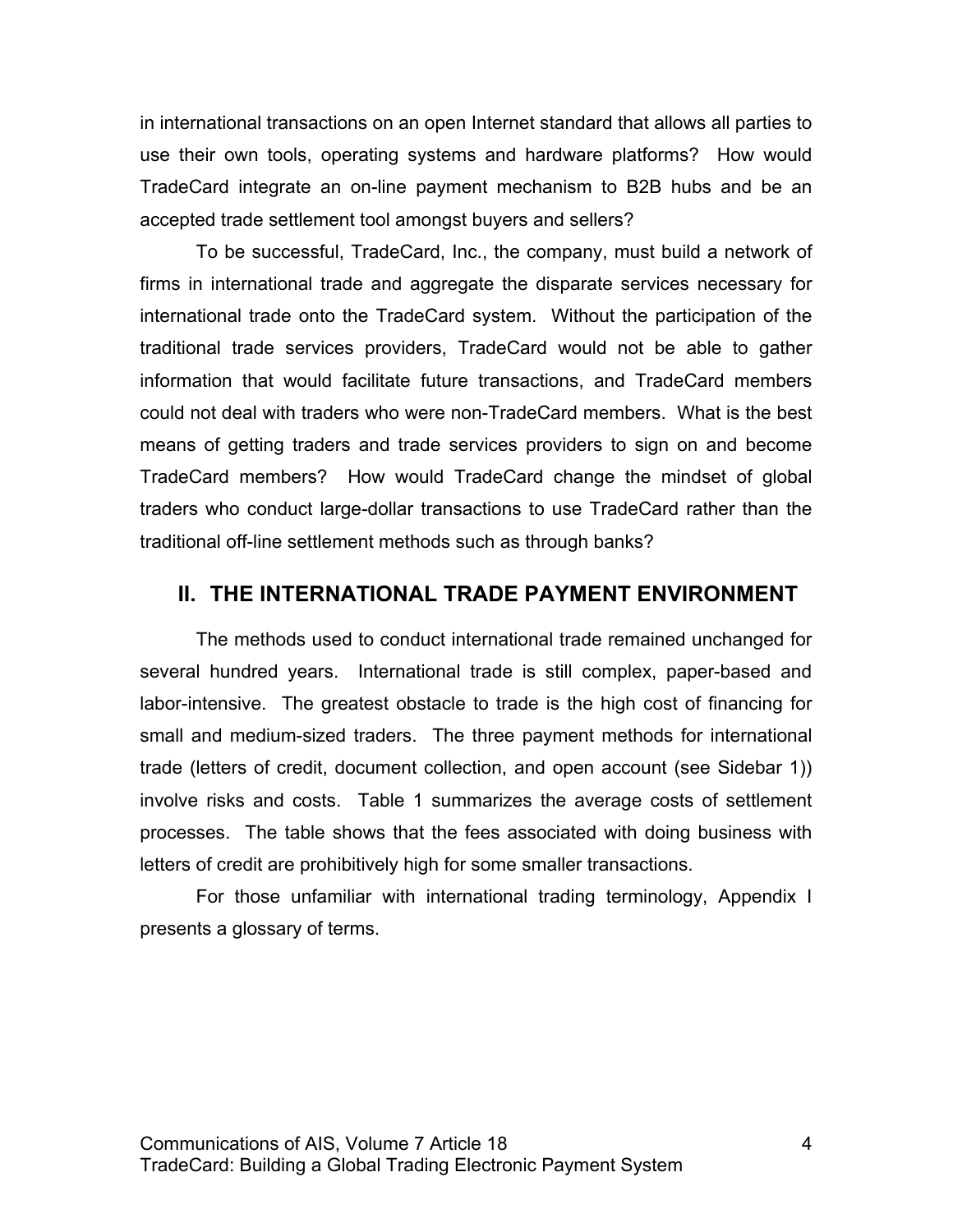#### **Sidebar 1. Traditional Trade Settlement Methods**

- Letters of Credit one of the most common methods of making international payments because they reduce the risks in the transaction. According to the Boston Consulting Group, businesses involved in international trade spend about US\$420 billion each year on administrative costs, mainly on document handling and transmissions related to trade transportation (TradeCard, 2000a).
- *Documentary Collection* banks act in a fiduciary capacity and ensure that payment is received. However, the banks are liable only for the correct execution of the collection instructions, but are not committed to paying the seller/exporter themselves should the buyer/importer default on its financial obligation.
- *Open Account* credit extended that is not supported by a note, mortgage, or other formal written evidence of indebtedness. This method poses a risk to the supplier because the buyer's integrity is essential.

Other secondary methods available include:

- *Credit Insurance* offered to exporters who are seeking protection against commercial and political risks, often layered on top of an open account transaction.
- *Credit cards* created for businesses in the form of purchasing cards, but limited in their ability to purchase large-dollar items.
- *Escrow* a method used as an intermediary device during the transfer of and payment for goods.
- *Checks* similar to open accounts without the immediate availability of funds provided by electronic funds transfer.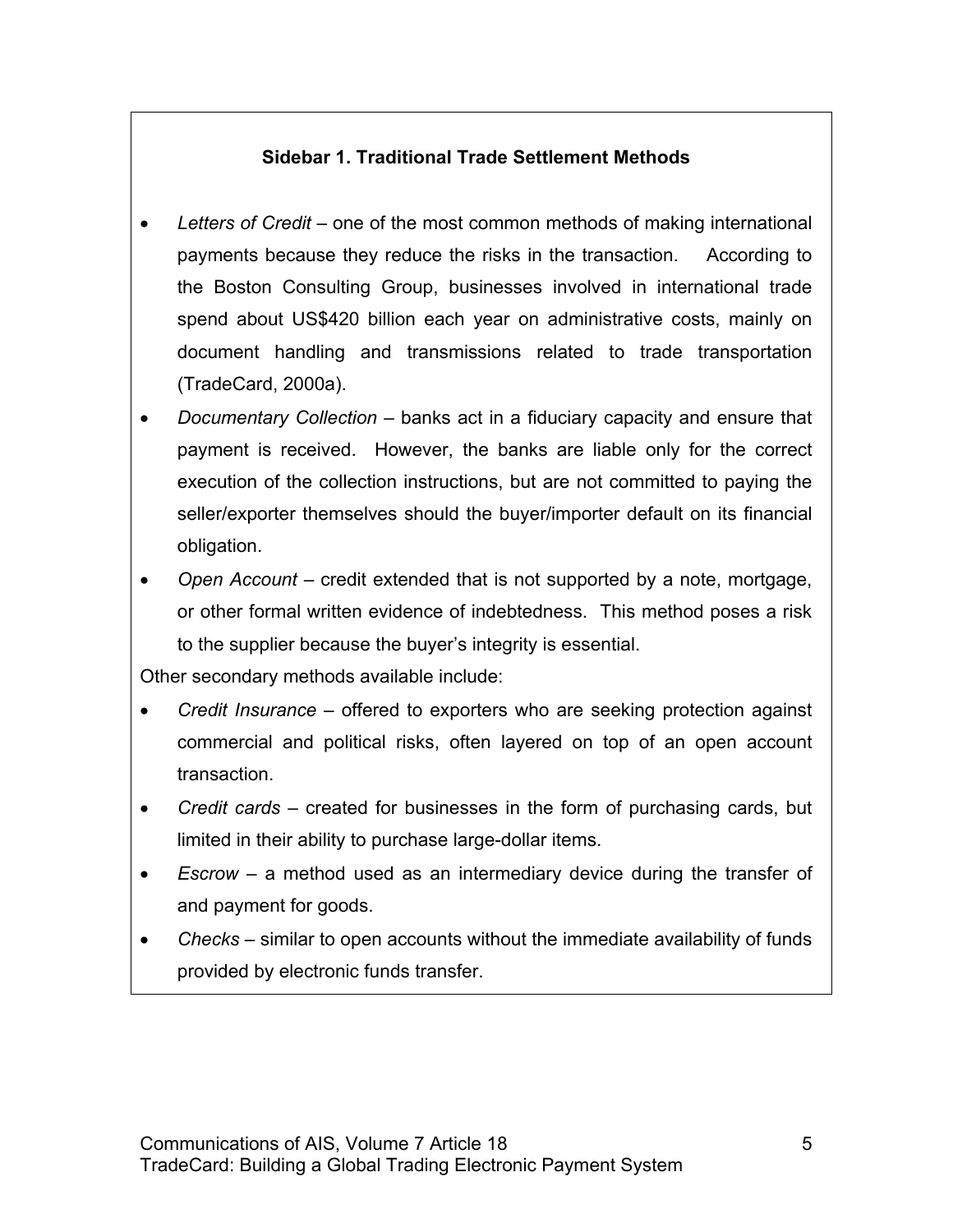|                                                            | <b>Letters of</b><br><b>Credit</b>                                                                                                                                                                            | <b>Documentary</b><br><b>Collection</b>                                                                                                                                                                                              | <b>Open Account</b><br><b>With Credit</b><br><b>Insurance</b>                                                                                                                                                                                          | <b>Open Account</b><br>without Credit<br><b>Insurance</b>                                                                                                                                                        |
|------------------------------------------------------------|---------------------------------------------------------------------------------------------------------------------------------------------------------------------------------------------------------------|--------------------------------------------------------------------------------------------------------------------------------------------------------------------------------------------------------------------------------------|--------------------------------------------------------------------------------------------------------------------------------------------------------------------------------------------------------------------------------------------------------|------------------------------------------------------------------------------------------------------------------------------------------------------------------------------------------------------------------|
| Per cent of<br><b>International</b><br><b>Trade</b>        | 20%                                                                                                                                                                                                           | 10%                                                                                                                                                                                                                                  | 35%                                                                                                                                                                                                                                                    | 35%                                                                                                                                                                                                              |
| <b>Characteristics</b>                                     | Paper-<br>$\blacksquare$<br>based<br>transaction<br>Compliance<br>$\blacksquare$<br>based on<br>stringent<br>documenta-<br>tion require-<br>ments<br>Credit risk<br>$\blacksquare$<br>is assumed<br>by a bank | Paper-<br>٠<br>based<br>transaction<br>Compliance<br>٠<br>based on<br>buyer's<br>acceptance<br>of goods,<br>bank facili-<br>ties transfer<br>of docu-<br>ments only<br>High<br>٠<br>amount of<br>risk is<br>assumed by<br>the seller | Paper-<br>$\blacksquare$<br>based<br>transaction<br>based on<br>trust<br>Compliance<br>$\blacksquare$<br>based on<br>buyer's<br>acceptance<br>of goods<br>Insurance<br>$\blacksquare$<br>mitigates<br>risk but<br>coverage<br>limitations<br>may exist | Paper-<br>$\blacksquare$<br>based<br>transactions<br>based on<br>trust<br>Compliance<br>$\blacksquare$<br>based on<br>buyer's<br>acceptance<br>of goods<br>Unsecured<br>$\blacksquare$<br>extension of<br>credit |
| <b>Average Fees Paid</b><br>by Buyer & Seller <sup>1</sup> | $$1,000 - $1,500$                                                                                                                                                                                             | $$250 - $500$                                                                                                                                                                                                                        | \$50 - \$200 plus<br>variable cost of<br>premium                                                                                                                                                                                                       | $$50 - $200$                                                                                                                                                                                                     |
| <b>Payment</b><br><b>Guarantee</b>                         | Full, if docu-<br>ments are in<br>compliance                                                                                                                                                                  | None                                                                                                                                                                                                                                 | Full, but may<br>have coverage<br>limitations                                                                                                                                                                                                          | None                                                                                                                                                                                                             |
| <b>Compliance Check</b>                                    | Time-<br>$\blacksquare$<br>consuming<br>Done by<br>Ξ<br>bank                                                                                                                                                  | Time-<br>$\blacksquare$<br>consuming<br>Done by<br>П<br>buyer                                                                                                                                                                        | Simple<br>$\blacksquare$<br>procedures<br>Done by<br>$\blacksquare$<br>buyer                                                                                                                                                                           | Simple<br>$\blacksquare$<br>procedures<br>Done by<br>п<br>buyer                                                                                                                                                  |

#### Table 1. Average Cost of Selected Financial Settlement Processes

<sup>1</sup> *Based on an average international trade transaction for manufactured goods of US\$50,000* As of August 2000

#### **TRADECARD'S COMPETITORS**

No other company offered the same kind of services as TradeCard. However, TradeCard is often compared with Bolero Ltd., a joint development of the Through Transport Club and the Society for Worldwide Interbank Financial Telecommunication, or SWIFT, which tested an electronic registry for global trade. The Bolero system is like a repository for Letters of Credit. The system is used mainly for bulk shipments of commodities, such as crude oil, in which market participants could trade their positions in a cargo several times during a voyage [Platt, 1997].

Communications of AIS, Volume 7 Article 18 6 TradeCard: Building a Global Trading Electronic Payment System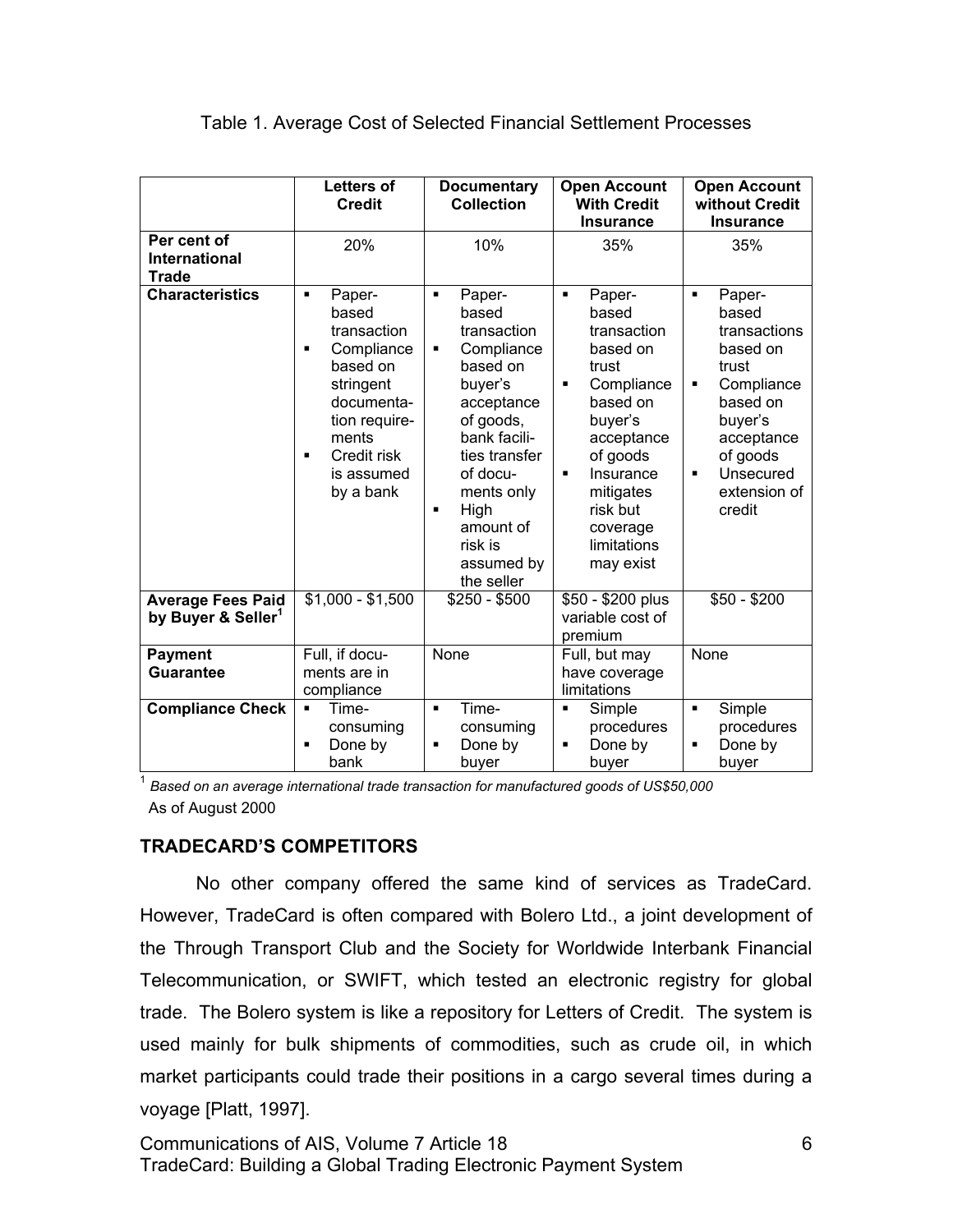#### **III. TRADECARD, INC.: THE COMPANY**

#### **HISTORY**

The World Trade Centers Association (WTCA) in its New York office, headed by its president, Guy Tozzoli, formulated the TradeCard concept in 1994 to help international traders, particularly small and medium-sized companies, automate their transactions. In that year, Tozzoli established the Full Service Trade System (FSTS) as the company that developed and operated the TradeCard product. General Electric Information Services, American Management Systems, and General Electric Capital were among the 80 shareholders in the firm.

Dubbed as the first "credit card" for international trade, the TradeCard system empowered small and medium-sized companies to compete with the bigger firms. It is the world's first and only e-commerce service that contains all the three "C's" of an international trade transaction: credit, connectivity and compliance:

- *Credit* TradeCard provides a line of credit from an internationally recognized funder to the importer (buyer) that guarantees payment to the exporter (seller).
- *Connectivity* The TradeCard system provides a seamless computer trail from the origin of the goods through the freight forwarder through customs, through domestic transportation and/or redistribution to the end user; it integrates completely the international and domestic parts of a trade transaction.
- *Compliance* Patented software guarantees verification of all the terms of the electronic contract by automatically matching all parts of a formatted electronic purchase order, called a "purchase order pro forma invoice".

TradeCard started with a series of private tests with interested companies in the United States between 1996 and 1998. The first pilot was carried out in 1998 with a US importer. TradeCard's strategy then was "to start small, but start successful" [Jones, 1998].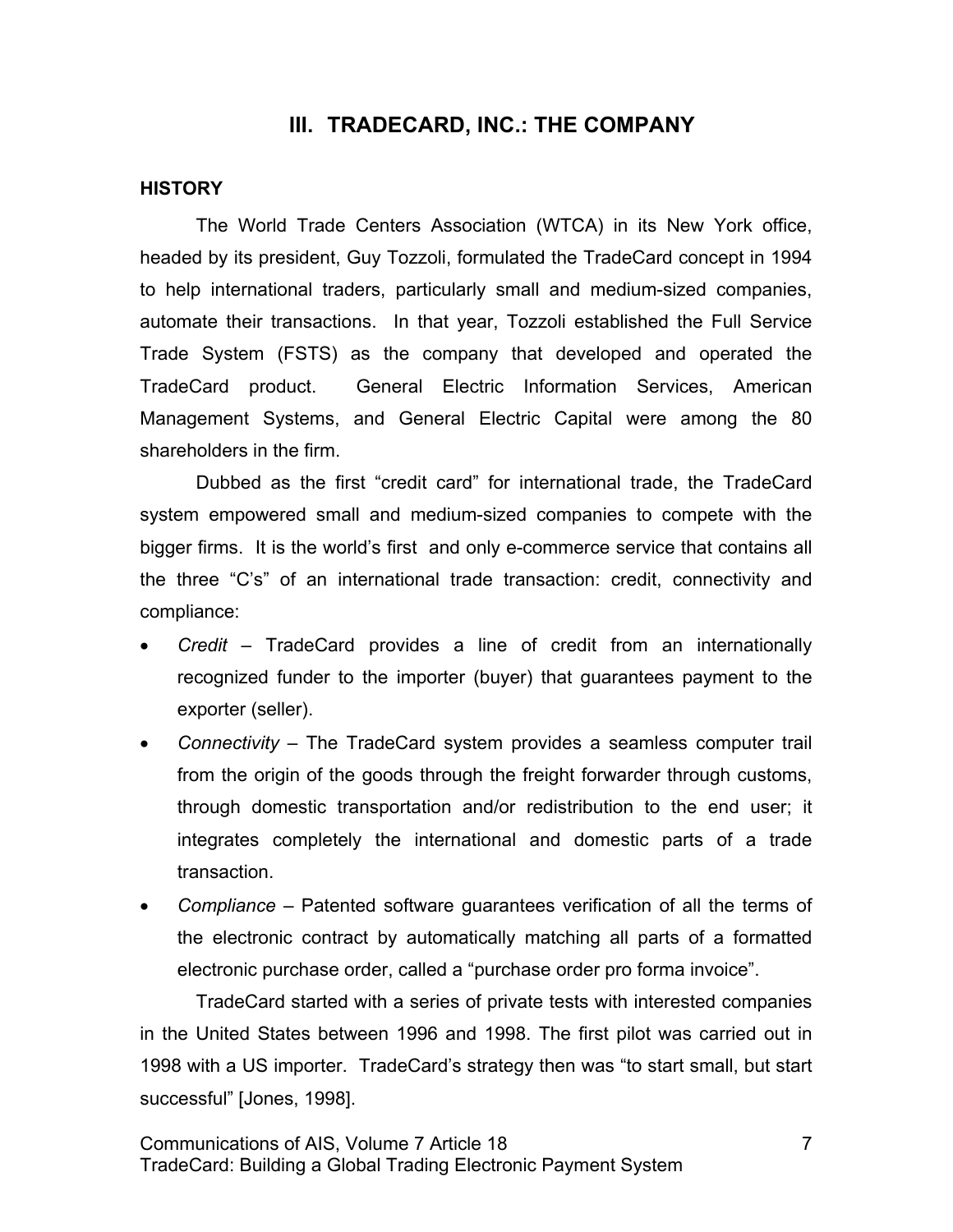#### **WARBURG PINCUS TAKEOVER OF FSTS**

TradeCard did not get off the ground until February 1999, when the private equity investment firm of E. M. Warburg Pincus & Co., LLC, the biggest private fund management company on the US East Coast, saw the potential in the TradeCard system and committed up to US\$53 million capital in TradeCard. TradeCard, Inc. became an independent company with Warburg Pincus as the major shareholder. A new management team was brought in, composed of aggressive and experienced banking, international trade, and technology professionals from different backgrounds. The new team immediately introduced TradeCard. With the TradeCard system, a trade could be made and paid at the same time, and a transaction could be completed. Moreover, TradeCard targets importers and exporters that deal in finished goods, such as toys, electronics and clothing. *Future Banker* magazine named TradeCard as one of the "Top 25 Technology Deals of the Year" in 1999. Cary Davis, Warburg Pincus Managing Director, said:

*We seek opportunities to invest in companies that have unique products or services, technological superiority, unusually talented management and the potential for significant growth. We certainly see those factors in TradeCard* [Platt, 1999b].

#### **TRADECARD'S ORGANIZATIONAL STRUCTURE**

By March 2000, TradeCard had increased its total workforce in its New York office from 20 to 80. One of its management challenges was the weekly growth of its workforce. TradeCard however maintained a flat organizational structure (Figure 1) that involved the following departments:

- *Marketing*  management of advertising, public relations and direct marketing of the TradeCard service
- *Technology* implementation of business specifications into the technology system
- *Alliance Management* management of customers and network alliances
- *Business Development* supervision of sales and servicing to the right customers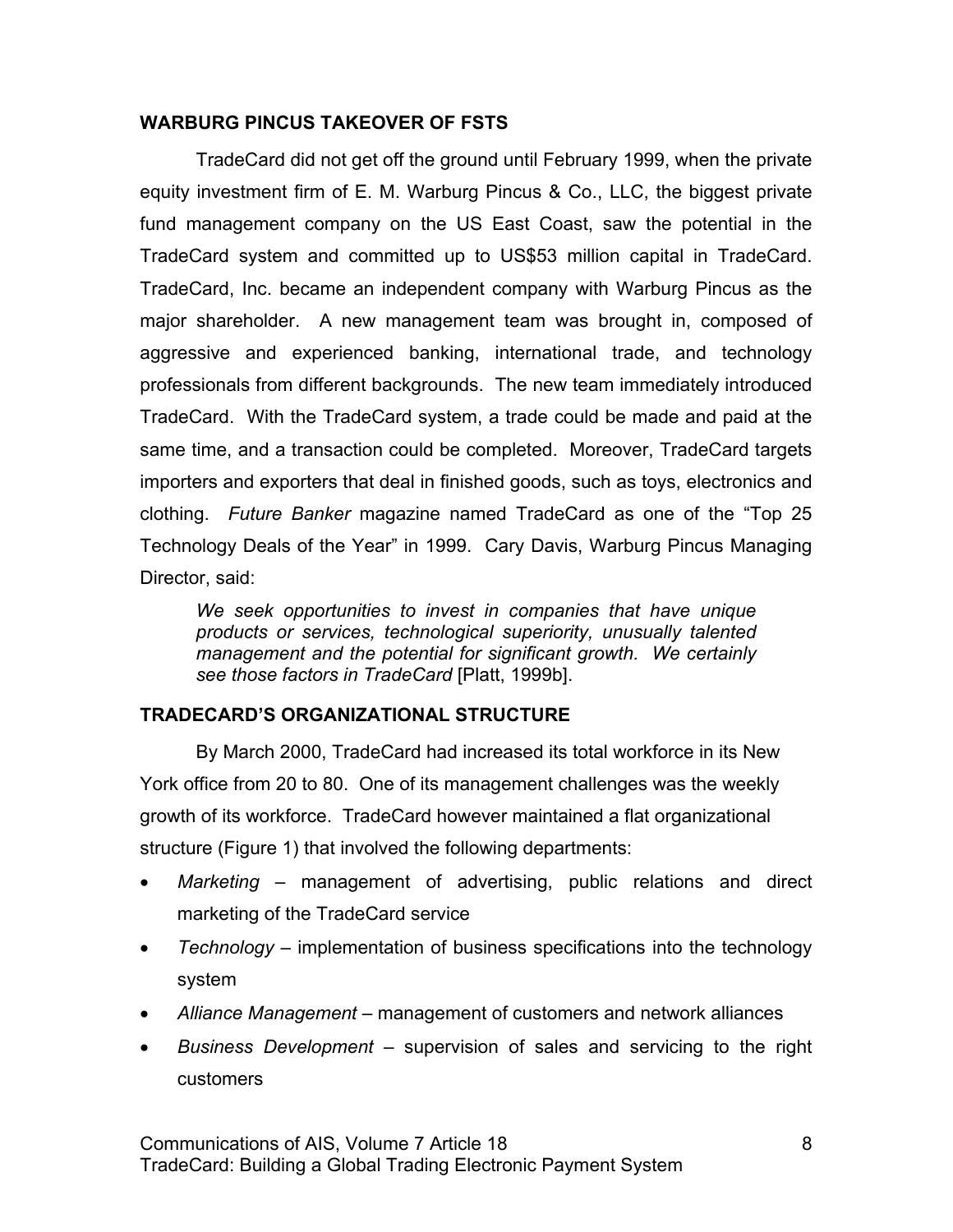- *Operations* management of Member and Application Services, Client Management, Training and Product Quality Assurance
- *Product Management* development and direction of TradeCard's Compliance and Financial Settlement application



Figure 1. TradeCard Organizational Structure

# **IV. TRADECARD TECHNICAL ARCHITECTURE**

TradeCard is built on an Enterprise Java Beans-based architecture and all application code is Java. The technical architecture is shown in Figure 2 and described in more detail in Appendix II.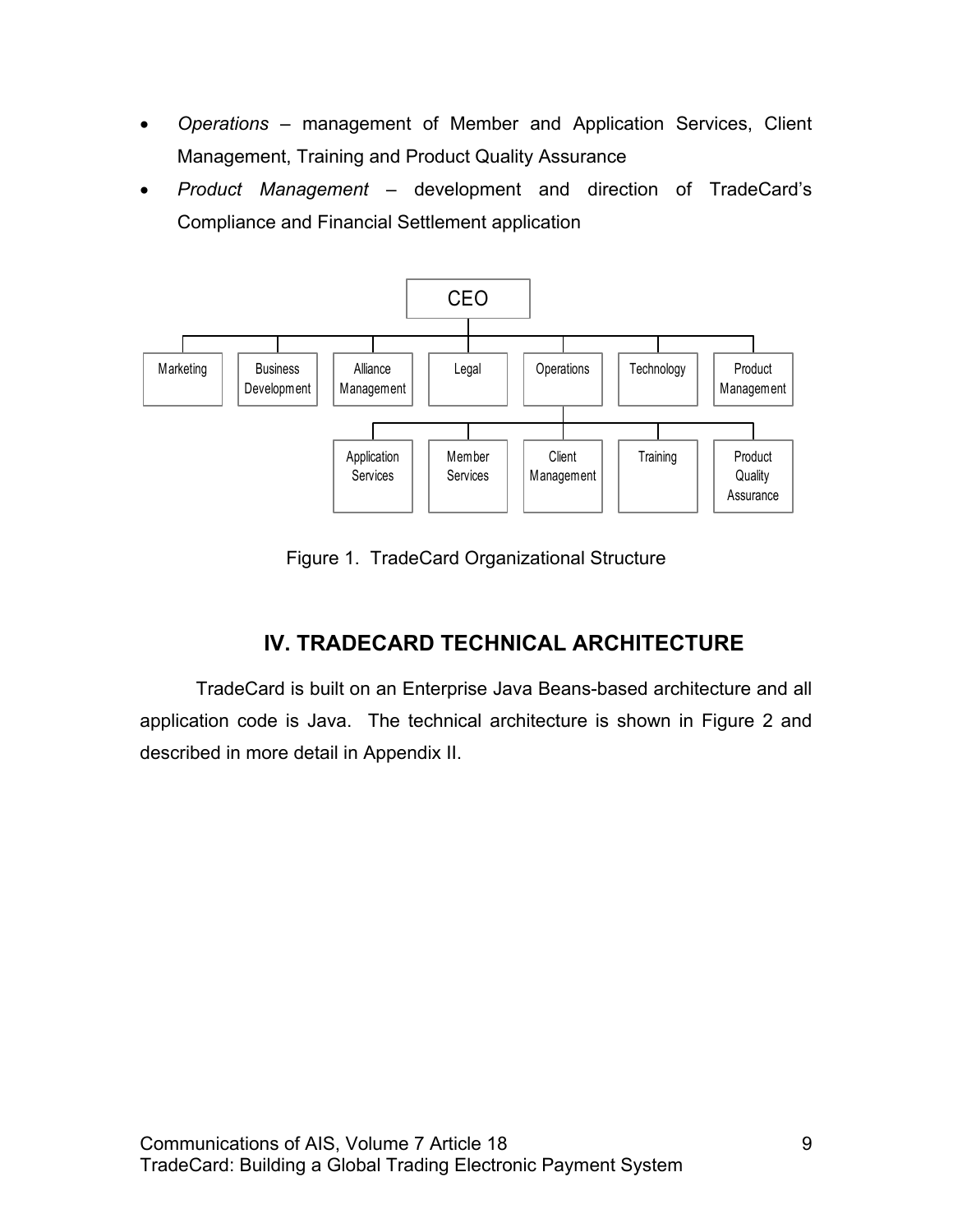

Source: BEA Systems, Inc. (2001), "BEA WebLogic Server," at URL: http://www.bea.com/products/weblogic/server/60\_datasheet.shtml , 20 August 2001

Figure 2: Weblogic Server Architecture

Sidebar 2 describes the capabilities obtained by Tradecard system from the technical architecture.

#### **TRADECARD SYSTEMS SECURITY**

To minimize transaction risks for all parties and provide a secure and responsible environment so members have the proper assurances to conduct their affairs, authentication and validation are provided during registration by Coface and Thomas Cook. These firms are alliance partners in the TradeCardnetwork (Sidebar 3 and Appendix V). Through its privacy and confidentiality policies (Appendix III) TradeCard provides assurance that data provided to TradeCard by the buyer and the seller remains private and secure.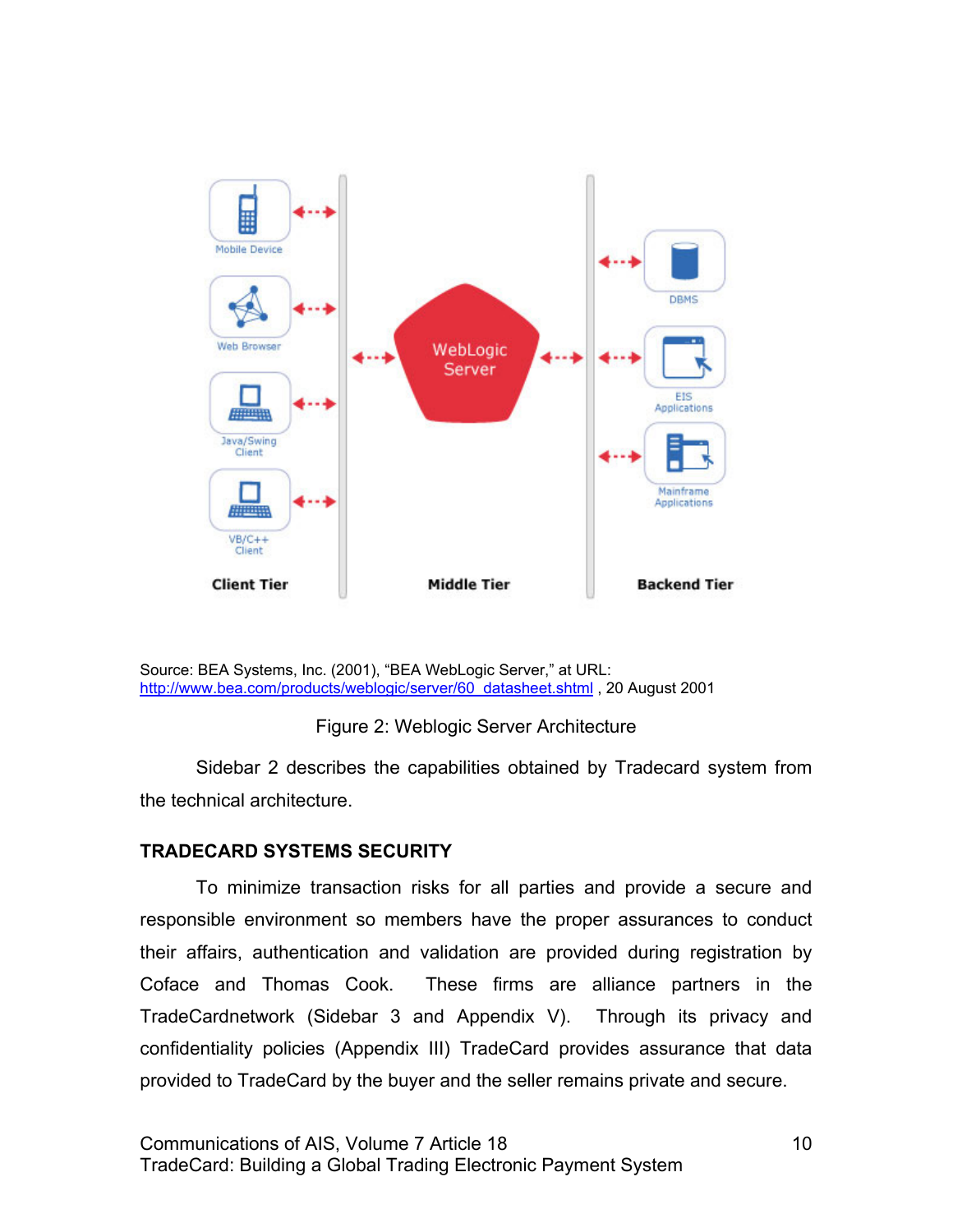#### **Sidebar 2: TradeCard: The System**

TradeCard is an Internet application that provides the technology that enable full transaction capability. Its capabilities include:

- Integration of multiple data formats within a single transaction
- Digital signatures on all documents, which could enable trust between global parties
- Managed global transactions between multiple parties with automatic workflow and alerts
- Single-point tracking and reporting on all transactions
- 24x7 global real-time data access
- Open Internet standards that allow all parties to use their own tools, operating systems and hardware platforms

The system was fully implemented by October 2001.

#### **Sidebar 3: TradeCard's Alliance with Coface and Thomas Cook**

Coface, the world's largest export credit insurer, and TradeCard created an alliance that offers a guarantee of payment for e-commerce B2B international transactions. Coface is known for its ability to provide credit ratings and crossborder credit insurance; its @rating product is a worldwide trade-debt rating application designed for international trade.

Thomas Cook serves as the "money mover" for TradeCard. The agreement between the two companies allows buyers and sellers who would transact with TradeCard to maintain their individual bank relationships. Thomas Cook provides global payment and foreign exchange functions to buyers and sellers using the TradeCard network, and conveys funds between the banks of the parties to a trade.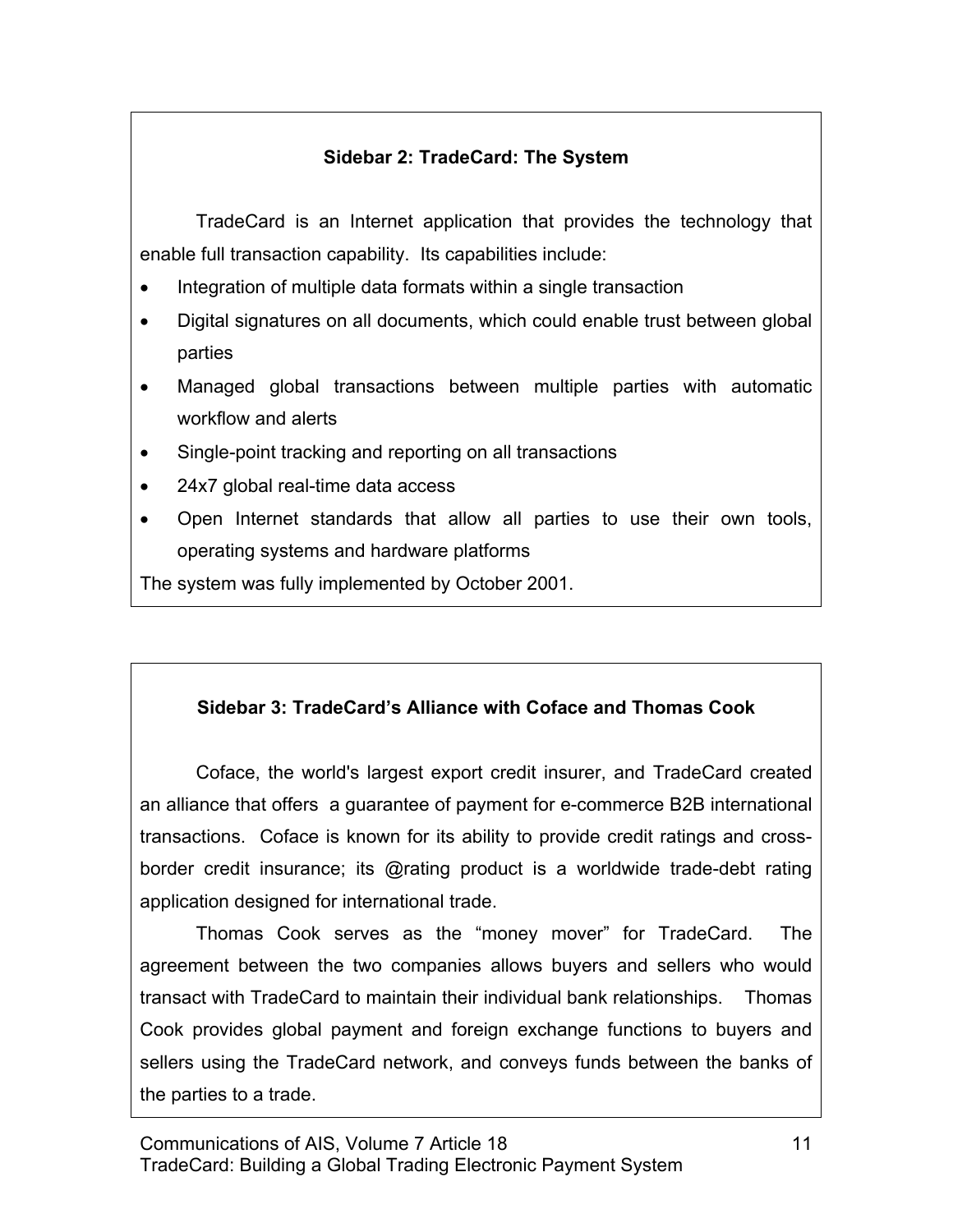#### **TRADECARD'S SECURITY FOR VISITORS TO THE WEBSITE**

When a user visits www.tradecard.com, TradeCard does not collect personally identifiable information except when the user specifically and knowingly provides it. For example, if a user requests information from TradeCard, the user will be asked to provide basic contact information, including name, company, title, country, and e-mail address. Any additional information, such as industry and average transaction size, is provided on a purely voluntary basis.

TradeCard claims it will never sell, trade, or rent to any third party any personally identifiable information; the information provided by the user will be used to respond to a user's requests for additional information and for inclusion in future mailing initiatives. Users can opt-out of receiving future mailing.

TradeCard's corporate Web site does not use cookies, or small text files placed on a user's browser. The system, however, logs some basic and generic information about a user's computer, including its:

- IP address (computer's unique signature)
- Operating system (e.g., Windows NT)
- Browser software (e.g., Netscape Navigator)

TradeCard uses this information about the user's computer to perform routine maintenance for its own Web site and to generate aggregate Web site traffic reports.

#### **TRADECARD'S SECURITY POLICIES FOR TRADECARD MEMBERS**

To apply for membership in the TradeCard global e-commerce network, prospects are asked to provide detailed personal and business information. This information is shared with TradeCard's credit risk provider and payment agent to enable a company to qualify for credit risk and payment services. During this registration process, applications are allowed to choose whether or not they would like TradeCard to contact their trading partners for membership and other services related to transactions.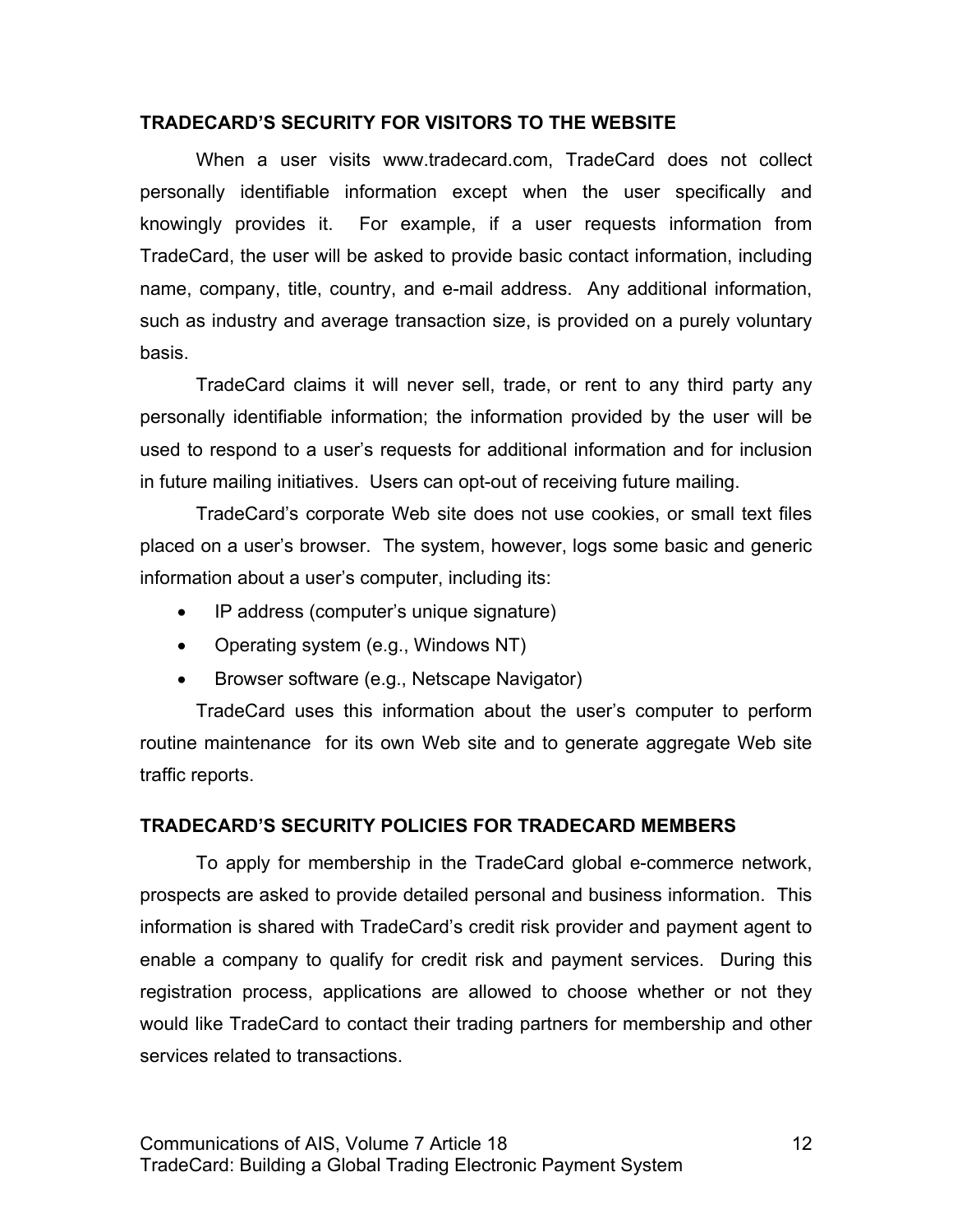Once a firm becomes a member, the member's personally identifiable information, confidential business data, and transaction details are shared with other members *participating in their transactions* and with TradeCard's alliance partners. TradeCard does not disclose personally identifiable information, confidential business data, or transaction details to parties outside of the TradeCard network without the user's consent.

When a member logs onto the transaction site TradeCard uses "session cookies", small text files placed temporarily on a user's browser, to maintain user session records. These cookies are destroyed as soon as a member logs out and closes the browser and cannot be used to track other information about the member or the member's computer. Cookies are required; a member cannot use TradeCard unless a member accepts these session cookies.

TradeCard is aware that in conducting global transactions, security is a critical issue. Thus, aside from the stringent application procedure and registration done through Coface and Thomas Cook, TradeCard built three security levels into the architecture of the system: server authentication, 2-factor user authentication and digital signatures (Figure 3).



Figure 3. TradeCard Security Levels

Additional details about TradeCard's security are given in Appendices III and IV.

#### **V. HOW TRADECARD WORKS**

TradeCard's global e-commerce trade settlement network is described by the firm as follows:

*When a buyer and seller agree to transact, the TradeCard system allows them to negotiate contract terms and conditions on-line.* 

Communications of AIS, Volume 7 Article 18 13 TradeCard: Building a Global Trading Electronic Payment System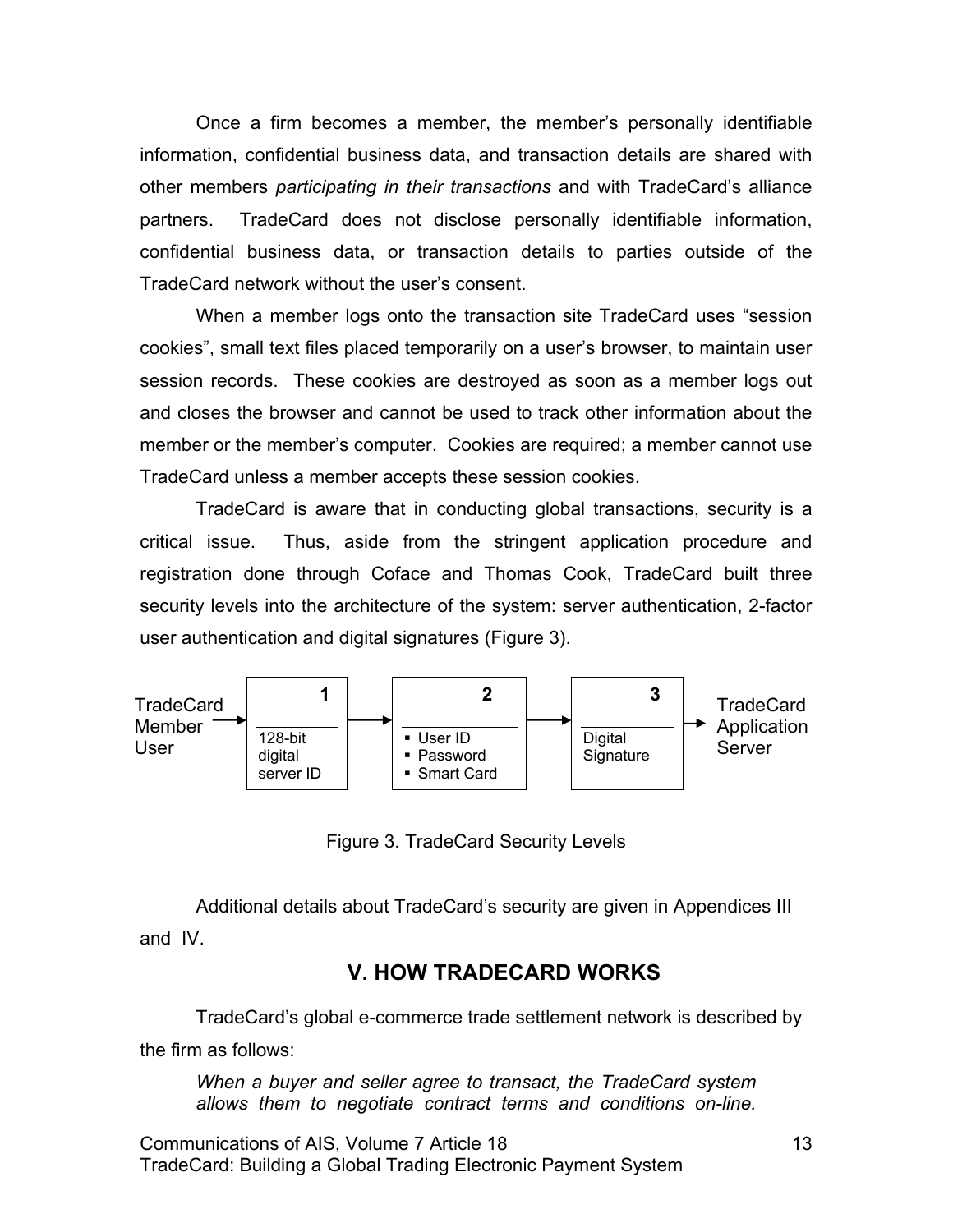*Once a transaction is established in electronic form with both parties in agreement, the seller will formally approve the terms of the purchasing contract. Each purchase order is then attached with an assurance of payment through Coface and their @rating service ensuring that the seller will receive payment upon receipt of goods. When the goods are shipped, TradeCard's patented compliance engine compares the shipping information with the purchase order. If the terms are met, the payment is made automatically. The buyer gets its goods and the seller gets its money.* [TradeCard, 2000b]

Based on the process flow of transactions, TradeCard acquired a patent for the TradeCard solution. Filed on 13 October 1994 by Guy Frederick Tozzoli and Christopher James Lynch as inventors, a U.S. patent (patent number 5,717,989) was issued on 10 February 1998. A Taiwanese patent was granted in January, 2000 (patent number 107368). The patent is pending in European Union, Canada, and Singapore. The patent describes TradeCard as a system that stores criteria specified by a funder relating to trade transactions for buyers and sellers. The system compares the criteria with a proposed purchase order (PO) to determine whether the system could generate a payment guarantee on behalf of the funder for the buyer to the seller. The system also compares subsequent PO documentation with the original PO to ensure that the terms of the PO are properly fulfilled (Figure 4).

#### **TRADECARD INTERNET DOCUMENT WORKFLOW**

TradeCard controls all the business transactions created by the TradeCard system through the TradeCard Workflow Processor. The Processor manages all business documents that are organized into sets of folders and contracts. When an action is required against a document, all the parties involved are alerted automatically.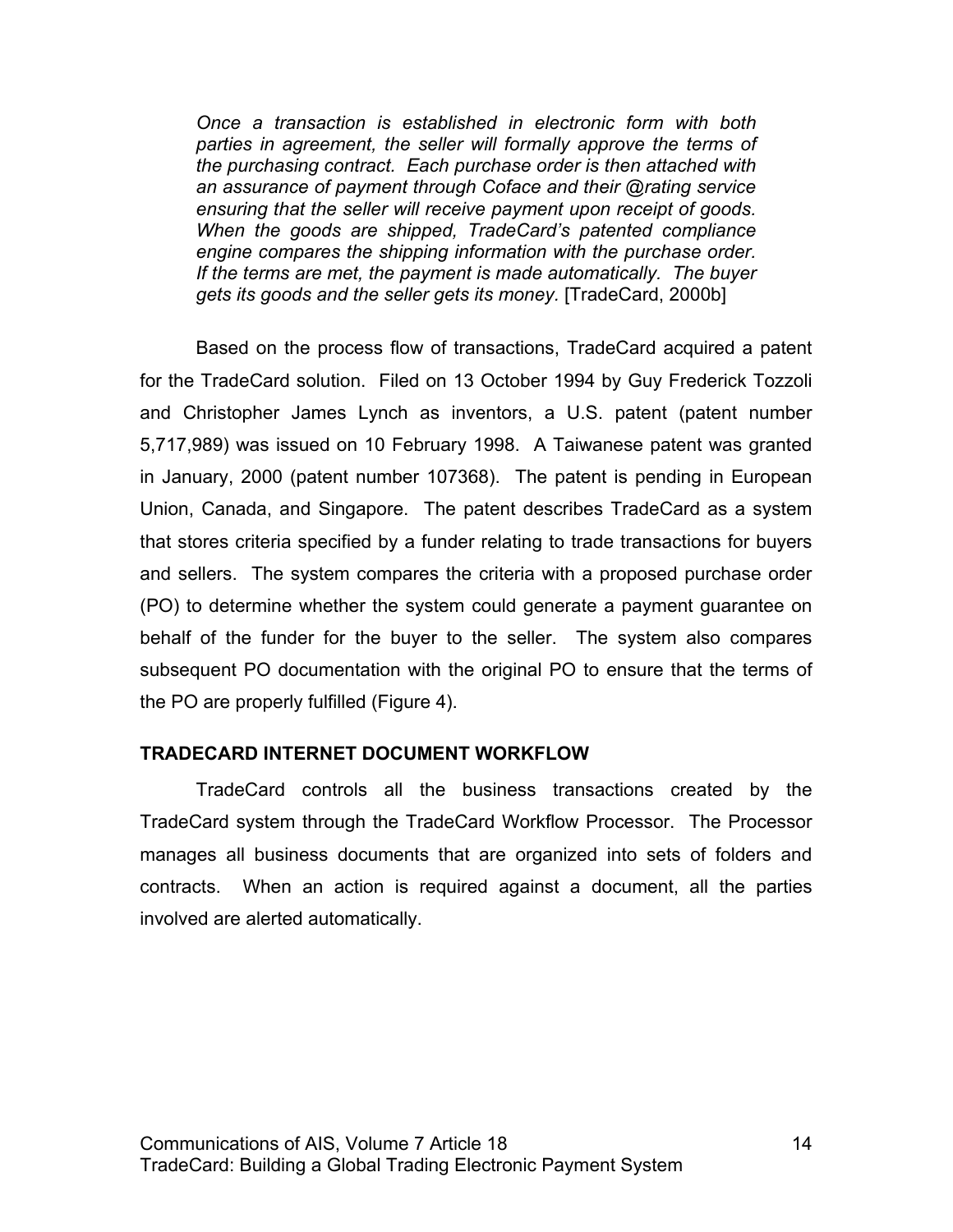

Figure 4: The TradeCard Process

#### **TRADECARD'S E-VALUE CHAIN**

The traditional model of the trading process between buyer and seller involves the following steps:

- *Discovery*  seller displays goods and buyer selects the goods to purchase
- *Negotiation* buyer and seller negotiate a price and buyer formally confirms the order
- *Ordering*  buyer and seller agree to transact
- *Fulfillment*  movement of goods from buyer to seller
- *Compliance*  documents are checked against one another
- Settlement buyer pays and seller receives the payment

B2B trading sites, or on-line marketplaces, predominantly offer the first three processes, Discovery, Negotiation and Ordering; the last three processes require dropping off-line. TradeCard provides the financial link that completes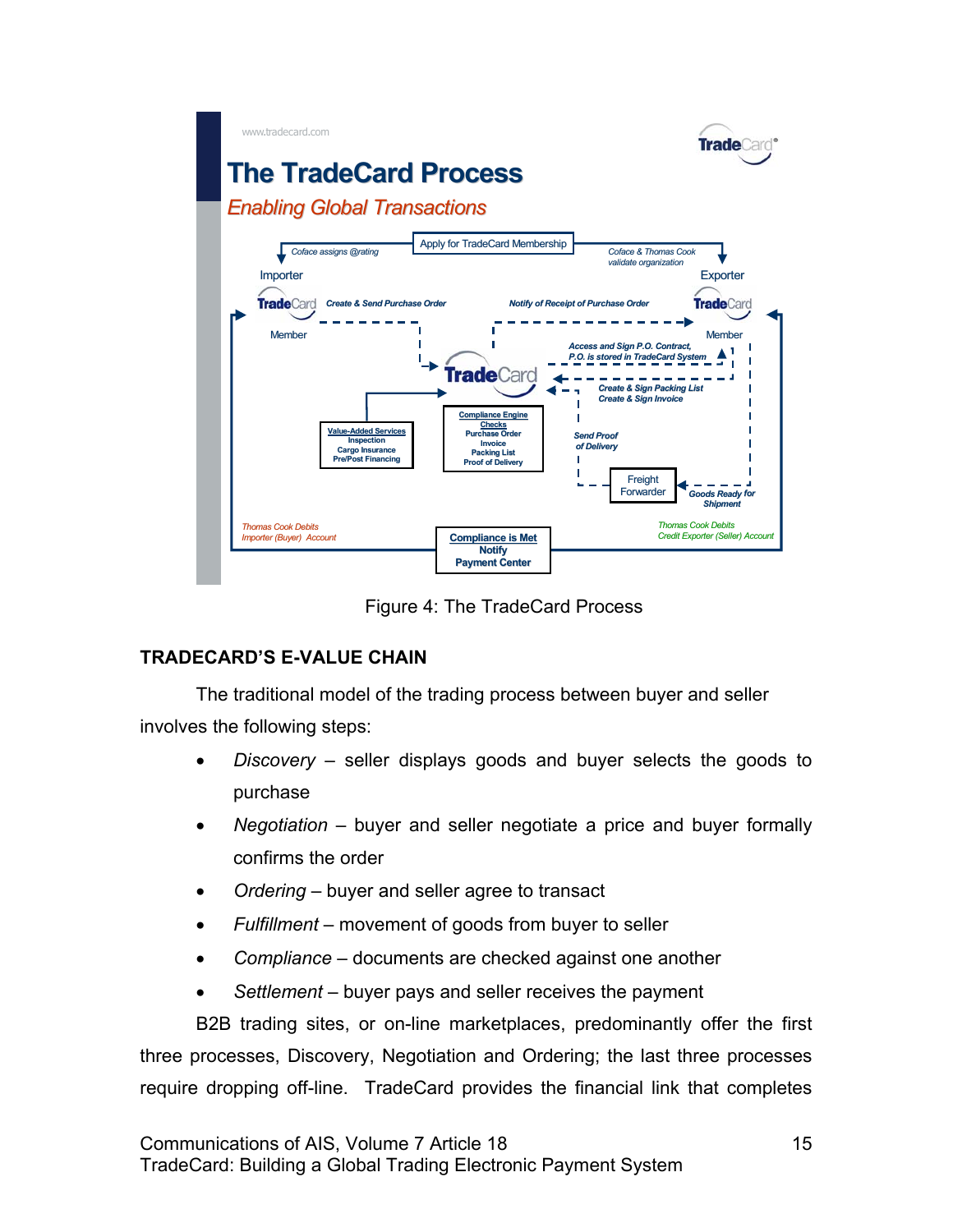the value chain on-line. Figure 5 shows the e-value chain and Sidebar 4 describes the documents used.



Figure 5: TradeCard E-Value Chain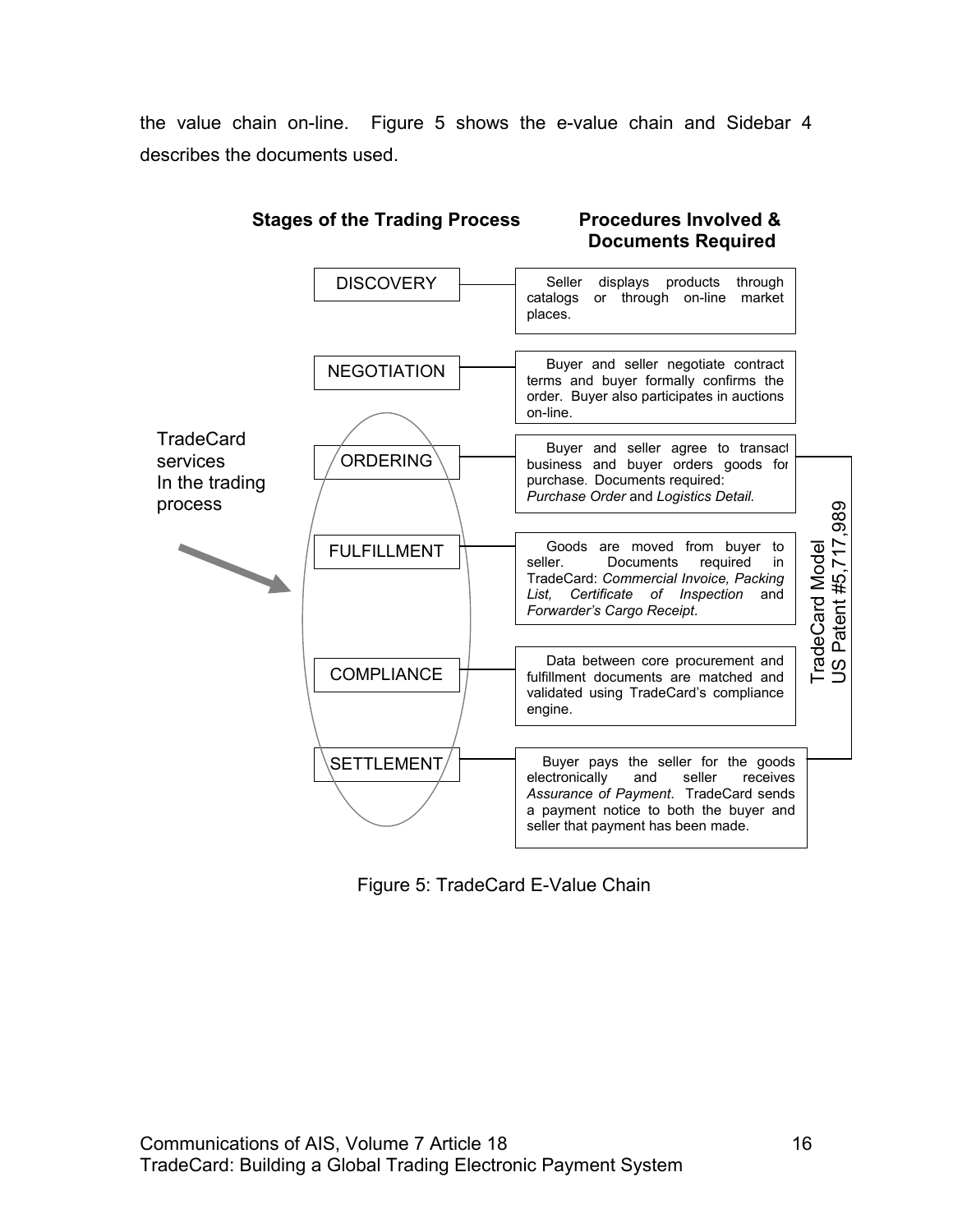#### **Sidebar 4: Documents in the Tradecard Value Chain**

*Purchase Order (PO) – a required document that establishes the terms of an* order by listing the quantity, type, and price of goods to be purchased

*Logistics Detail* – a required document that defines the shipping terms and conditions for a Purchase Order

*Certificate of Inspection* – a certificate attesting to the specifications of goods shipped, required by some purchasers and countries; may also be referred to as an Inspection Certificate

*Forwarder's Cargo Receipt* – proof of delivery document

*Assurance of Payment –* provided to the seller by the Coface Group for the amount of the invoice up to the buyer's @rating limit in case the buyer defaults on payment. This assurance of payment applies only to TradeCard transactions that are fully compliant to the terms and conditions of the purchase order between a specified buyer and seller within a given time frame.

TradeCard uses the International Chamber of Commerce (ICC) rule as its standard in the documentation process. It is similar to a Letter of Credit with an ICC stamp, but does not replicate everything. For example, TradeCard does not create the bill of lading or any other cargo documents; the freight forwarder notifies TradeCard that they prepared the documents.

#### **BECOMING A TRADECARD MEMBER**

All the network users and partners in the trading process must be part of the TradeCard network to enable transactions to be conducted on-line. To become an approved member of the TradeCard network, users must complete an on-line application that TradeCard and its two core partners (Thomas Cook and Coface (Sidebar 3 and Appendix V)) evaluate. This registration procedure checks the credit ratings and the financial background of the company or user making the application. The process is similar to applying for a credit card.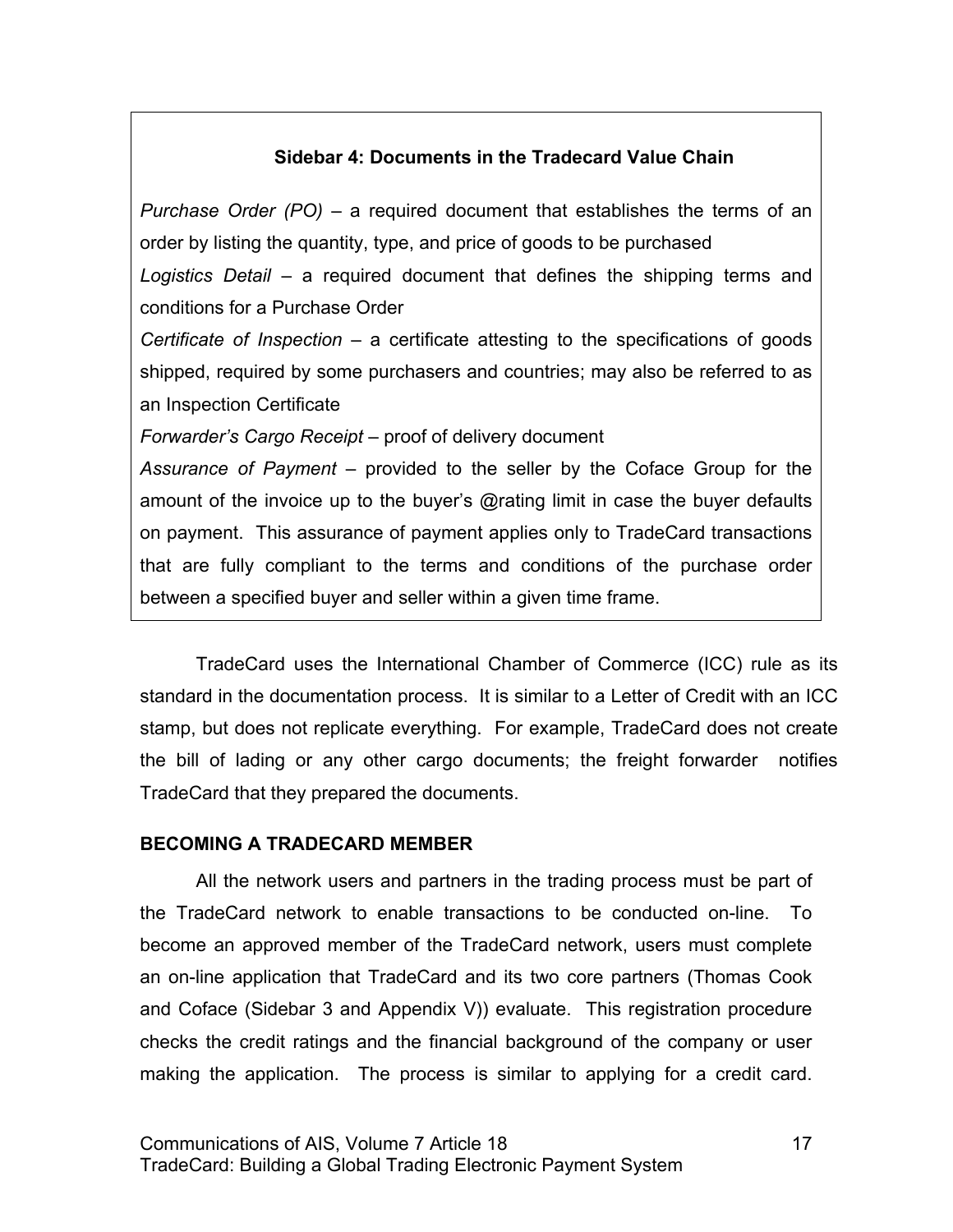Applicants provide detailed information for TradeCard to verify the company credentials and the user involved. The process normally takes about two weeks.

#### **COSTS OF USING TRADECARD**

Fees involved in the TradeCard system include an annual membership fee of US\$250 per company, and a flat fee of US\$150 per settled transaction for transactions between US\$10,000 and US\$100,000. In the TradeCard system, the seller normally pays the transaction fee, but TradeCard is designed so that this liability can be negotiated and apportioned between the buyer and seller. With the US\$150 fee TradeCard members get value-added services including:

- Access to third-party services such as logistics, inspection, cargo insurance, money movement, payment assurance, and banks
- Transaction security for all parties
- Assurance of payment to the seller
- Electronic movement of funds
- 24x7 real-time access to accurate transactions

The US\$150 fee was about one tenth of the cost of a Letter of Credit per transaction in the year 2000. According to Michael Klausner, TradeCard Vice President for Marketing, the average shipment of finished goods such as toys or electronics, based on U.S. government statistics, is about US\$43,000 per transaction and the fee to use a Letter of Credit on a US\$43,000 transaction is from US\$1,000 to US\$1,500, usually paid by the seller.

### **VI. IMPLEMENTATION ISSUES**

#### **IMPLEMENTATION PROBLEMS FROM 1994 TO 1998**

The new management team that was put in place in 1999 identified three major issues that hampered the full implementation of the TradeCard system from 1994 to 1998:

- the technical system, specifically data synchronization;
- marketing strategy; and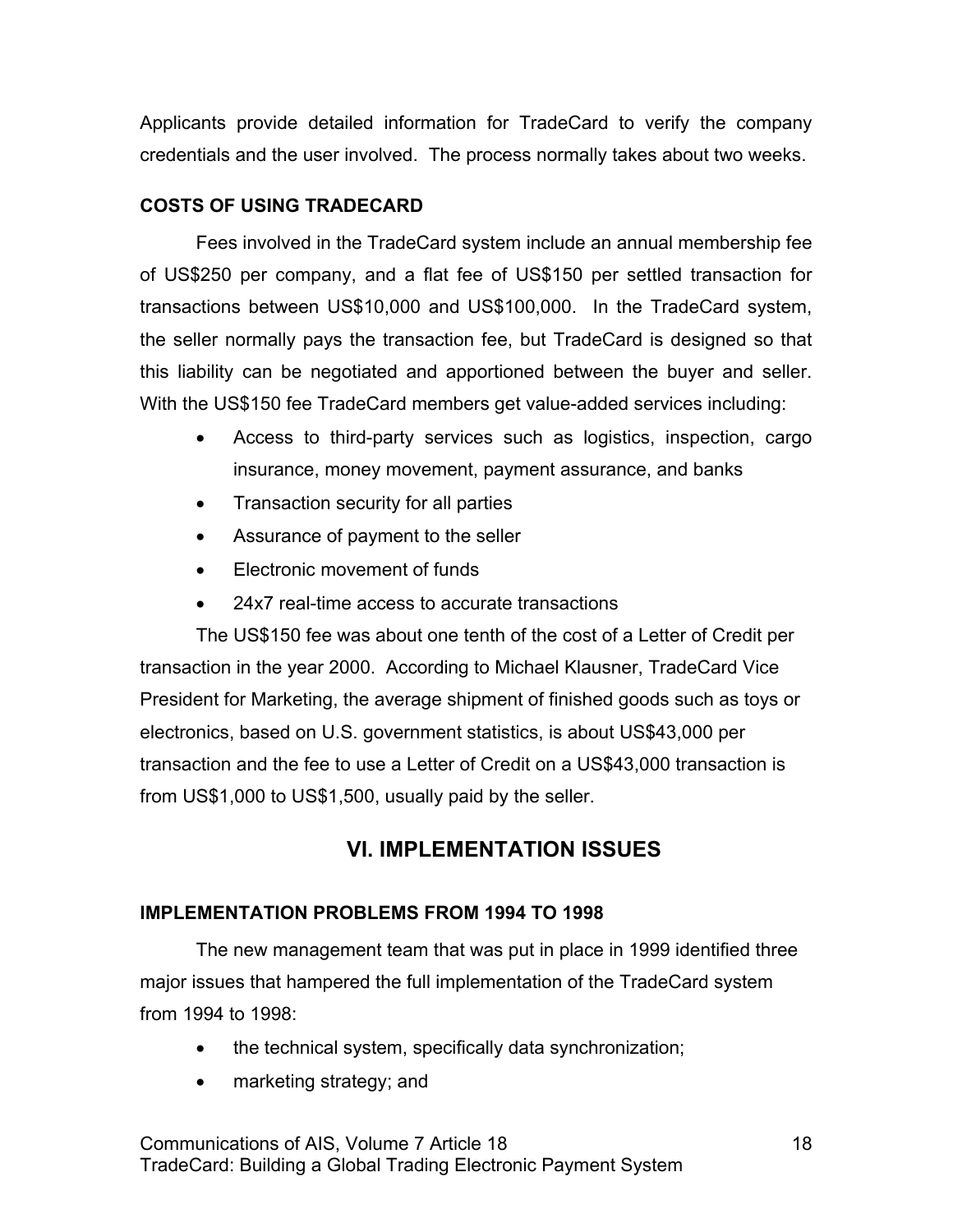• the business model.

#### **Data Synchronization**

FSTS developed TradeCard as a distributed data system. A Windowsbased software application, it had to be installed in every single PC at all locations and synchronized to enable traders to transact on-line and incorporate electronic compliance. A single transaction between a buyer and a seller using the system was a massive effort because it involved linking up all trading parties involved and synchronizing the database. Data were often difficult to access and out-of-date. Logistically it was impractical to use the system when the users involved were in countries where TradeCard was not available, because the software had to be physically installed in the PC.

#### **Marketing Strategy**

Because TradeCard's strategy was "to start small, but start successful", the companies involved in the first transactions were small and medium-sized companies. The first transactions were carried out on 30 April 1998, involving a US-based importer, Avalon Products, importing US\$21,600 worth of baby strollers from a Taipei-based manufacturer, Most-Brite. The transactions also involved participation of the following:

- NationsBank's Atlanta office granted credit for the transactions, and Most-Brite's account at Standard Chartered Bank in Taipei received payment
- Best Freight International of Hong Kong provided freight forwarding services
- GE Information Services' global network assisted with installation and technical support

Since TradeCard is targeting companies in the global trade industry, focusing on small and medium-sized companies, this pilot test was appropriate. However, marketing to companies at this level turned out not to help build trust and credibility for TradeCard in the marketplace.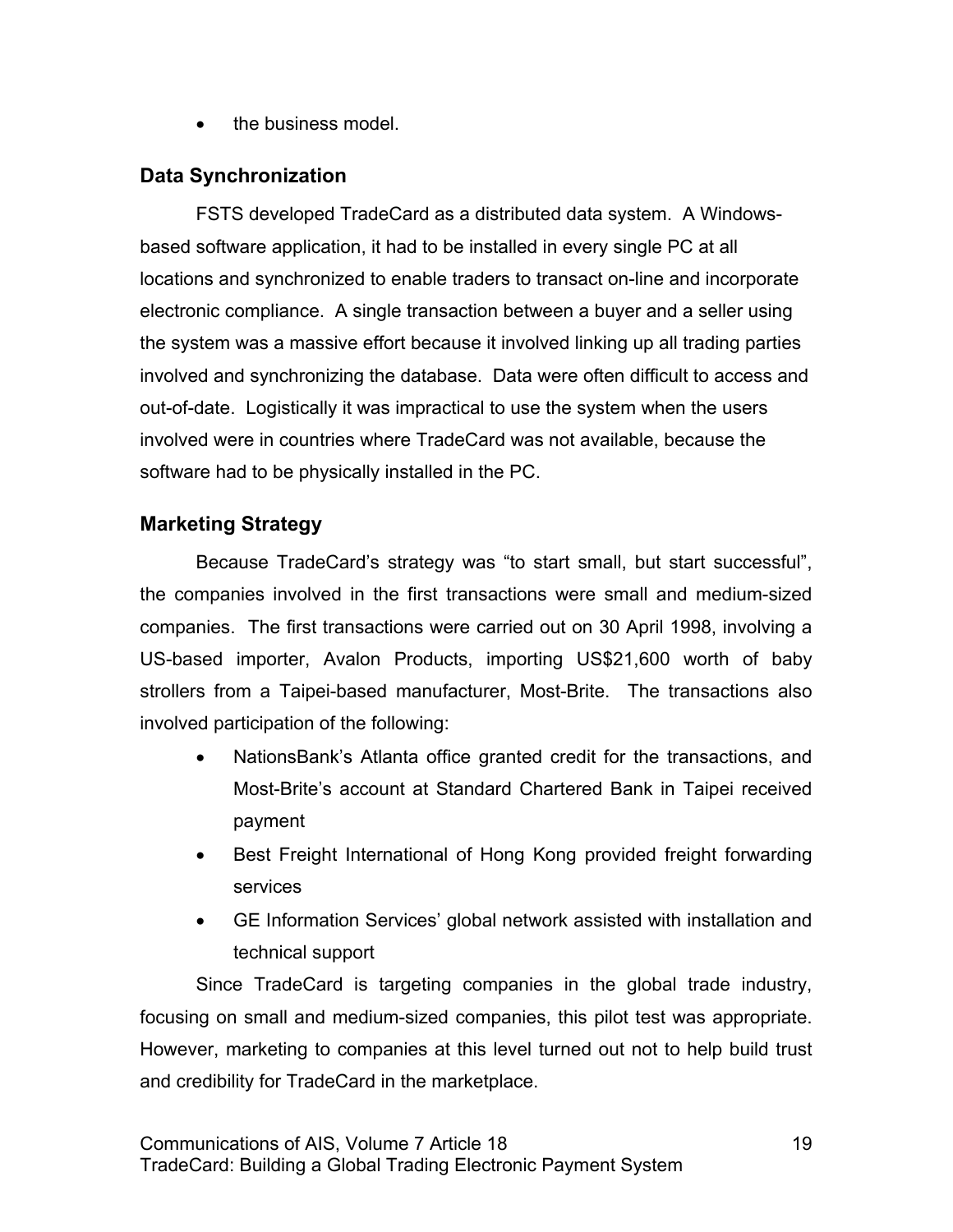#### **Business Model**

"TradeCard unsuccessfully tried to set up a business model that included banks" [Avivah Litan of the Gartner Group as quoted in Marjanovic, 1999]. Although owned and developed by private companies, TradeCard is marketed by banks and they are allowed to focus on providing financing services and access to a payment network. The trade finance business is dominated largely by a relatively small number of banks that are reluctant to share their economies of scale. In the US, for example, the 10 largest trade finance banks account for 75 per cent of the Letters of Credit [Platt, 1999a]. The advent of e-commerce global payments and electronic authentication threatens to dilute the Letter of Credit revenue stream banks now enjoy. The TradeCard system could eliminate documentary handling fees paid to banks by automating the compliance scrutiny of Letter of Credit transactions.

#### **IMPROVEMENTS IMPLEMENTED IN 1999 AND 2000**

Realizing the three key issues in implementation from 1994 to 1998, the management team started working to address these issues in February 1999.

#### **A New System Built on the Internet**

The new management changed the whole medium of providing electronic settlement services by abandoning the client-server system to develop an entirely new system on the Internet. TradeCard Inc. built the new TradeCard system around the old client service system model on an Internet-based system that allowed the buyers, sellers and the network partners to access one application through a Web browser based on the HTTP and HTML protocols.

All types of business documents are stored internally in the TradeCard system as XML; although TradeCard customers are not required to have XMLcompliant interfaces on their systems. For example, a seller can upload an invoice from an automated supply chain system directly into the TradeCard system, the buyer can view the invoice in HTML via a Web browser, and a freight forwarder can send the advance shipping notice in EDI format.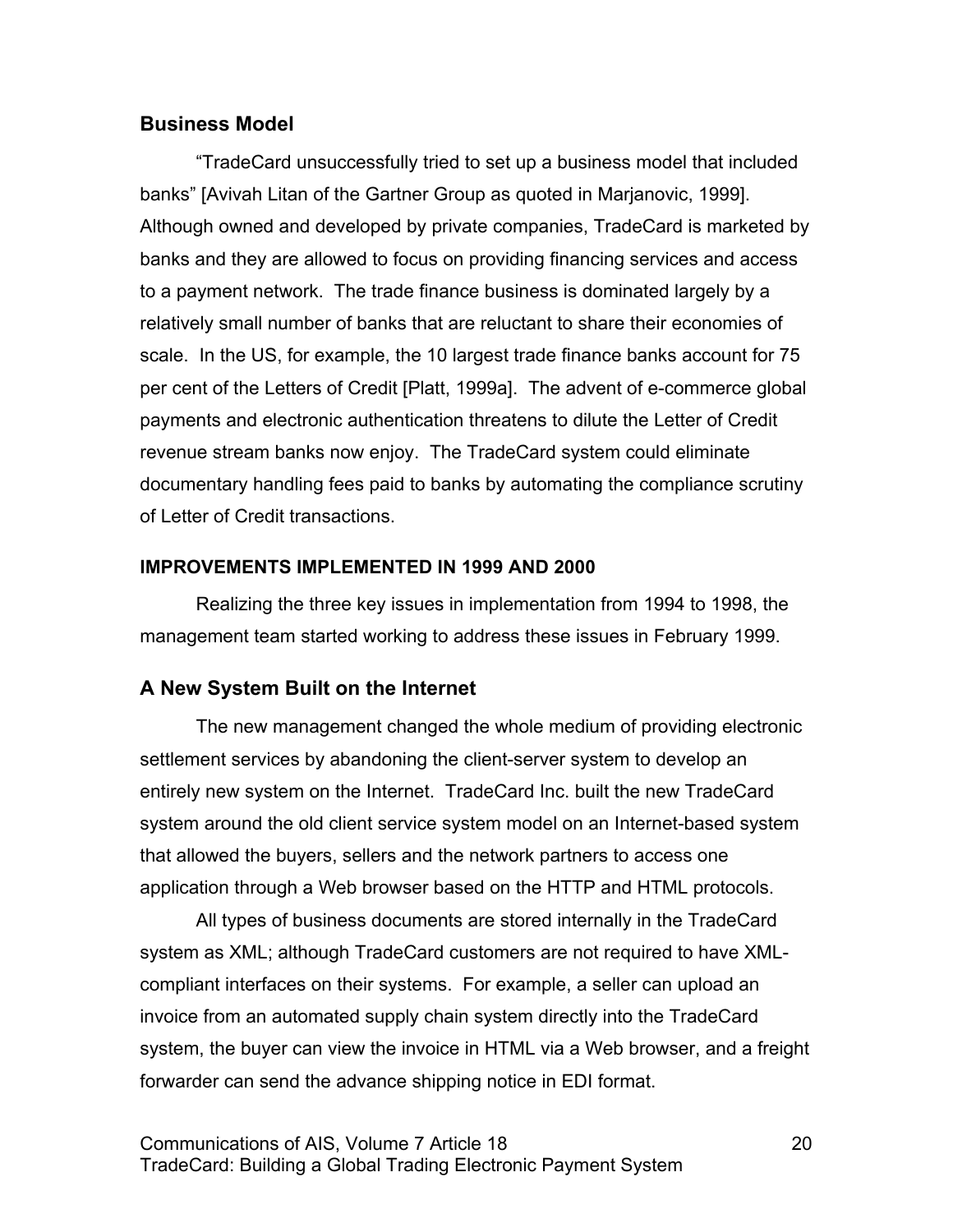TradeCard developed a standard XML-based schema that is published for every service provider to use. This standard has been available since November 1999 when TradeCard first began settling transactions across the network. In special circumstances, TradeCard provides translation services for standard industry accepted formats into its own schema. In countries where paper documents are still required, these documents could be faxed to the TradeCard system. The documents would then be stored as images accessible via a Web browser. This service allows businesses with paper-based requirements to participate in TradeCard transactions.

#### **Marketing Strategy: Build Alliances with Best-of-Breed International Trade Service Providers**

To change traditional trading practices globally, TradeCard has to build its brand, establish trust, and implement the concept of trust by association. TradeCard is now building trust and credibility in the marketplace by developing alliances with best-of-breed companies instead of small and medium-sized companies. With the support of the World Trade Centers Association, General Electric, and Marsh & McLennan Cos. (an insurance brokerage and consultant), TradeCard is also building alliances with companies involved in international trade. A list of these companies is shown in Sidebar 5.

TradeCard's New York office deals primarily with the North American companies that are buyers and whose trade counterparts are predominantly located in Asia. Therefore, TradeCard's plan for expansion is to start in the Asia-Pacific region. The business coverage of the initial rollout looks at four countries concurrently: Hong Kong, Taiwan, Singapore, and South Korea. Hong Kong is the location of the first physical office established, and it serves as the regional headquarters that will look after the TradeCard offices in the other Asian countries. TradeCard's target is to secure 100 exporters who would sign up with TradeCard within the first quarter of 2000. By September 2001, TradeCard had over 200 companies signed on as members. Overall, TradeCard aims to have 2,000 users conducting at least one transaction in the system. TradeCard expects to expand services in China, Western Europe, and Latin America. Its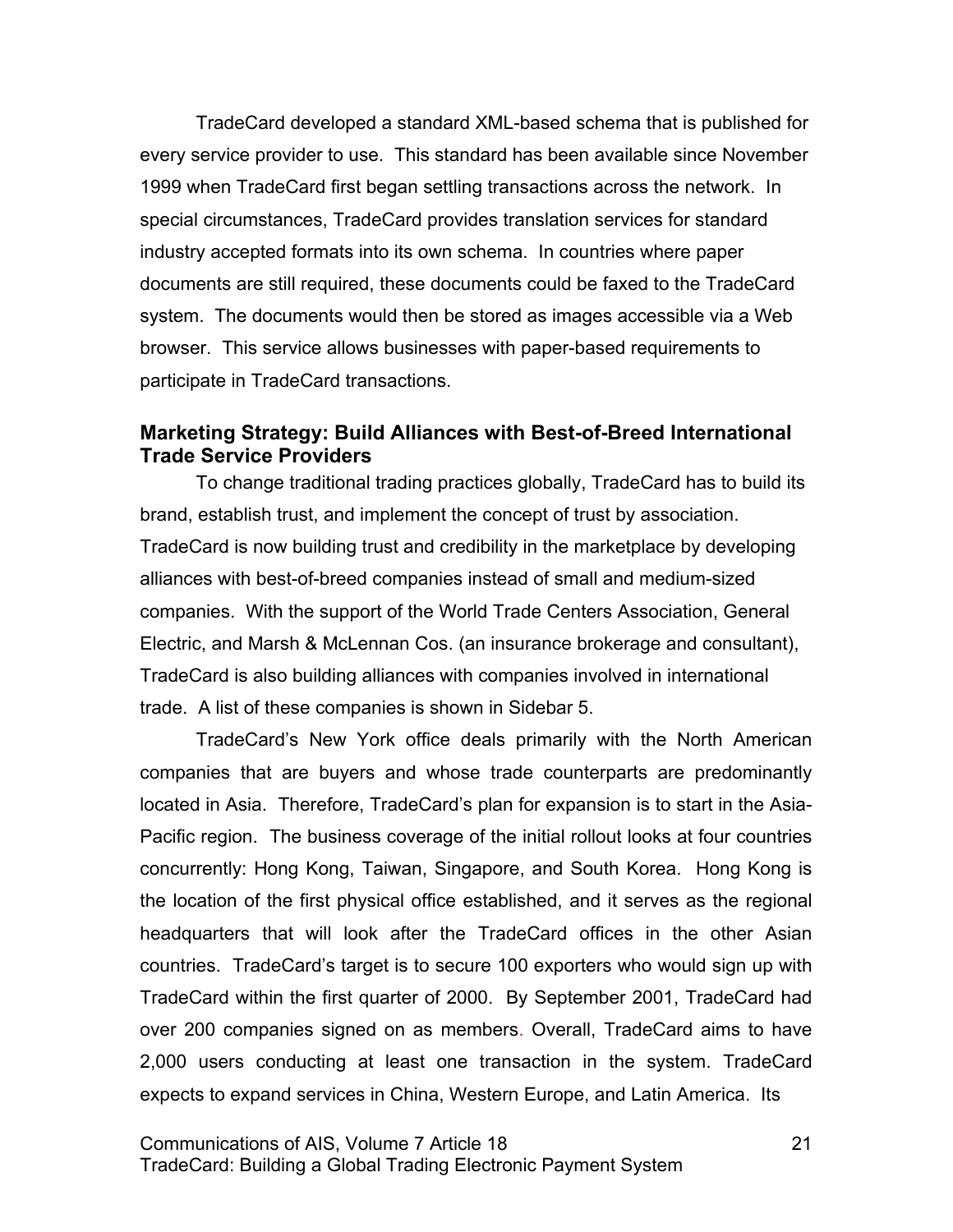#### **Sidebar 5: Tradecard Alliances**

- *Coface Group* world's leading source of credit information and the manager of the French Government's export guarantee
- *Thomas Cook Group Ltd., London* London-based payments and foreign exchange specialists and the world's leading international travel and financial service provider
- *Tradelink Electronic Commerce Ltd.* the "electronic gateway" for Hong Kong traders
- *Information Technology Pioneer International Inc.* a financial information integration service leader in Taiwan
- *SGS International Certification Services, Inc.* the world's largest inspection, certification, and verification organization
- *Bureau Veritas/ACTS Testing* a leading inspection, certification, and verification organization
- *Inspectorate* a global inspection, certification, and verification organization
- *Intertek Testing Services (ITS)* an international inspection, certification, and verification organization
- *Comerica* 24<sup>th</sup> largest bank holding company in the United States
- *Bank SinoPac* Taiwan-based international bank
- *Dah Sing Bank* Hong Kong-based multi-service bank

sales office in Europe plans to begin transactions in first quarter of 2002. In October 2001, TradeCard launched in Brazil. The business approach is the same in all countries: to forge alliances with established local trading companies or institutions that developed strong links with the local community. These alliances serve as TradeCard's main sales force on the ground. Marketing of the TradeCard service is through:

1. Referrals from the core group of invited customers or early adopters who had used TradeCard. If they are buyers, TradeCard requests a listing of their major sellers and consequently TradeCard conducts a direct

Communications of AIS, Volume 7 Article 18 22 TradeCard: Building a Global Trading Electronic Payment System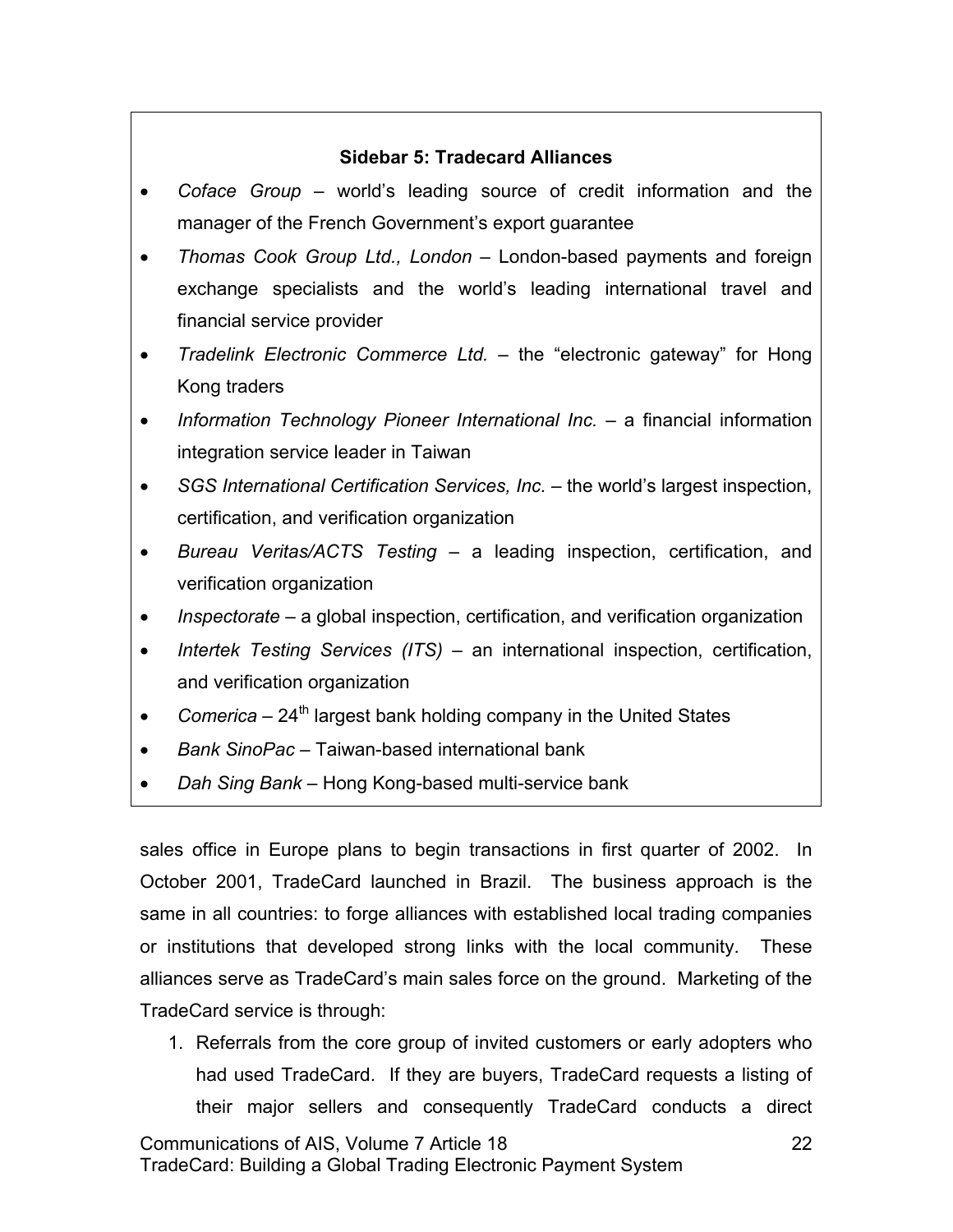marketing approach to their referrals.

2. Companies and institutions such as Tradelink in Hong Kong that understand trading practices and have an established database of traders. TradeCard works with Tradelink and comes up with a direct marketing program to promote TradeCard as a new international trade settlement tool to the Hong Kong trading community.

A public relations and direct marketing firm, Ogilvy, works with TradeCard to create the TradeCard brand image and disseminate the service to each region or country where TradeCard is to be launched commercially. Ogilvy prepares all the marketing promotion material and documentation necessary to launch the service in the region.

In March 2000, TradeCard Inc. in co-operation with Tradelink introduced the TradeCard system to members of the Tradelink trading community. On 28 March 2000, TradeCard announced its worldwide service launch in Hong Kong.

TradeCard is able to maintain its original strategy goals of creating awareness in target markets and using key customers as levers for attracting new members, and it continues to rely upon partner support and distribution channels such as banks to acquire customers. In 2001, the only area that may have changed is its reliance on B2B marketplaces. TradeCard is now focusing on signing up trading pairs who are expanding the network effect of the system.

#### **ISSUES AND CHALLENGES**

#### **Network of International Firms**

TradeCard needs to gather information from the traditional trade providers to facilitate future transactions. TradeCard must decide on how to build up the network of firms in international trade to incorporate TradeCard members. This requirement means approaching traditional providers of trade such as:

- logistics providers,
- credit and financial providers,
- inspection providers, and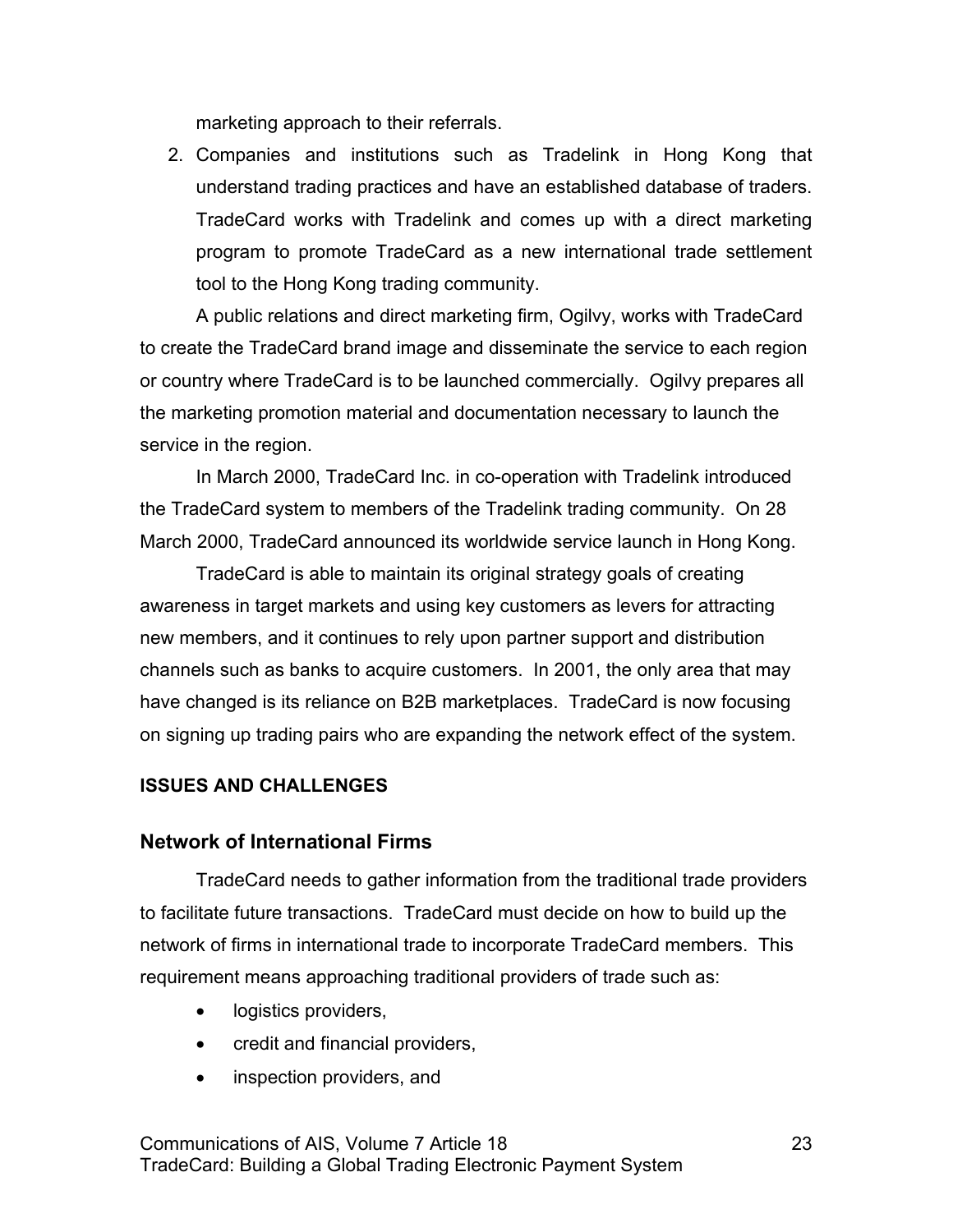#### • other trade service providers

Building the network of firms in the TradeCard system is crucial because the network overcomes geographical limitations in using TradeCard. As of September 2001, use of the TradeCard system was only possible in countries such as the US, Canada, Hong Kong, Taiwan, Singapore, Korea, and Japan. For example, if traders in Hong Kong wanted to do business with mainland China, TradeCard was not in a position to do so, because they had not established the appropriate facilities in China due to capacity issues and some regulatory issues that are out of their control.

#### **Negative Perception Associated with Electronic Transactions**

TradeCard's aim was to change the traders' approach to trade. To do so, TradeCard had to consider the needs and expectations of international traders. Traders accepted the concept and the idea of B2B e-commerce, but were unsure of the appropriate next step for payments and making sure that payments are secure. Banks traditionally provided a secure method of facilitating large transactions across international borders. When TradeCard approached the banks, the banking community initially was apprehensive because they perceived the TradeCard system as a threat to their Letter of Credit business. Moreover, buyers and sellers usually had accounts in different banks and were concerned that they would have to change their account relationships.

The three levels of security (Section IV) built into the TradeCard system were considered sufficient to create payment securely. TradeCard's main concern was how to change the negative perception associated with conducting secure on-line transactions. Michael Klausner, TradeCard Vice President for Marketing, expressed their challenge as:

*It's a marketing ploy to reach people and get them to sign up. We need buyers and sellers who are both members of the TradeCard network. This is quite similar to the credit card model where you need members who are cardholders and merchants who accept the card. But how do you get both sides of a transaction on the first day? Who will sign up first? We are in a similar situation right now to what the credit card companies must have faced when they first launched.*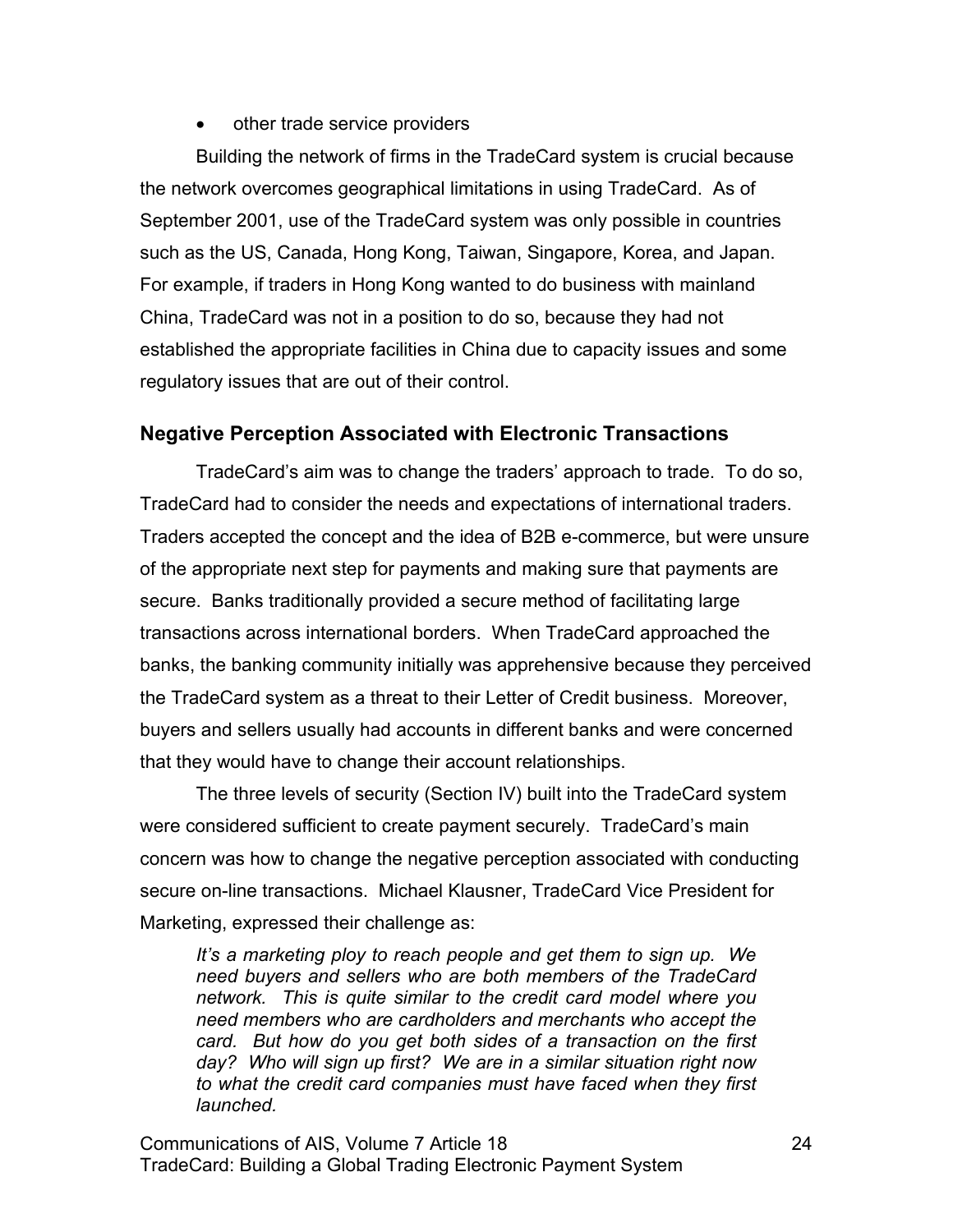#### **Technical Infrastructure**

 $\overline{a}$ 

In November 1999, TradeCard completed building its technological infrastructure, an "open box" of how everything works, that would seamlessly aggregate all the necessary disparate services in international trade. TradeCard also completed building its Customer Service Management System.<sup>1</sup> Its data center and a separate disaster recovery facility, became operational. Klausner said that speed and capacity were big issues for TradeCard. TradeCard provides a technology that enables firms to take their products and services global. However, doing business overseas brought an entirely new set of obstacles for e-businesses. Other intrinsic issues in global e-commerce that TradeCard had to consider included:

- the telecommunications infrastructure that would be able to accommodate all users and all types of data,
- updated standards to keep up with the changing laws associated with the Internet, and
- other technical and electronic transmissions standards.

### **VII. CONCLUSION**

Tradecard envisioned its role as the missing link that would make it possible to complete an international e-commerce transaction in an efficient and cost-effective manner. In effect it was in a position to make an extremely positive contribution to the global economy by automating the international trade process. Members of the international trade community recognized the importance of shared infrastructures to the viability of global e-commerce. The key question Tradecard was facing was how best to devise a strategy that would surmount the

<sup>&</sup>lt;sup>1</sup> The Customer Relationship Management System is a web-based system designed by TradeCard that would follow the cycle of the transaction process. There would be one database into which all the departments in TradeCard could feed information. The departments would in turn have access to that data. For instance, in the acquisition of the customer, the Marketing department would have to input information to the system. When a marketing prospect become a customer, the customer's name and data would be passed on to Customer Service department so they too could monitor the transactions.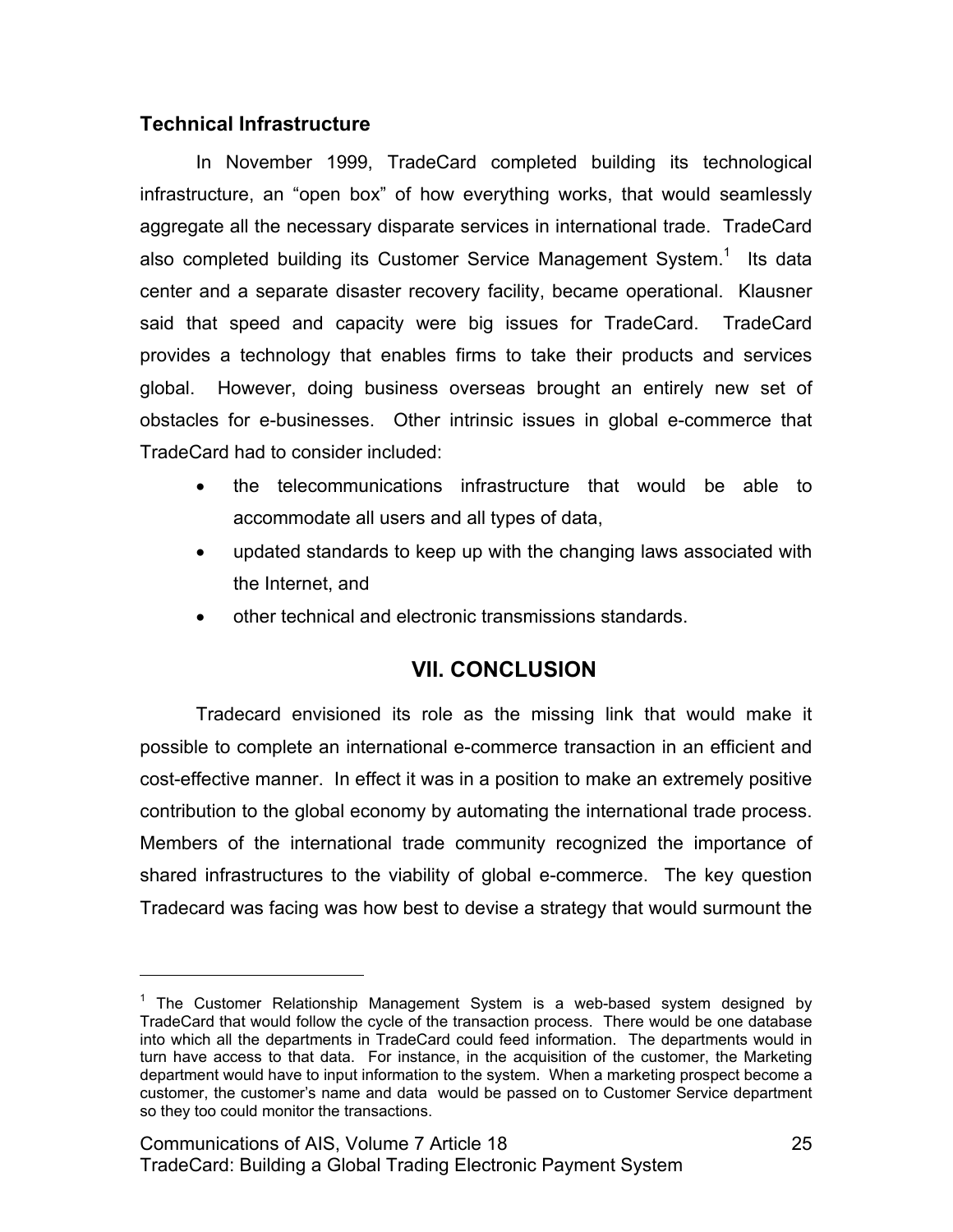many problems surrounding the establishment of a shared global payment infrastructure.

EDITOR'S NOTE: This article was received on June 8, 2001. It was with the authors for six weeks for two revisions and was published on October 31, 2001

# **REFERENCES**

EDITOR'S NOTE: The following reference list contains hyperlinks to World Wide Web pages. Readers who have the ability to access the Web directly from their word processor or are reading the paper on the Web, can gain direct access to these linked references. Readers are warned, however, that

- 1. These links existed as of date of publication but are not guaranteed to be working thereafter.
- 2. The contents of Web pages may change over time. Where version information is provided in the References, different versions may not contain the information or the conclusions preferred.
- 3. The author(s) of the Web pages, not AIS, is (are) responsible for the accuracy of their content.
- 4. The author(s) of this article, not AIS, is (are) responsible for the accuracy of the URL and version information.

Jones, P. (1998), "TradeCard: Not a Global Solution," 18 April, at URL:

http://www.webcom.com/pjones/wtcglo.html, 18 January 2000.

Marjanovic, S. (1999) "Two Web Trade Systems Ready for Launching",

*American Banker,* 24 September.

Platt, G. (1997) "Global Trade "Credit Card" Planned; Transactions Can Be Done Without Letters of Credit", *Journal of Commerce,* 2 July.

Platt, G. (1999a) "Automated Payments Will Cut Costs, Report Says", *Journal of Commerce,* 17 September.

Platt, G. (1999b), "Warburg Pincus Agrees to Invest Up To \$53 Million in TradeCard," *Journal of Commerce,* at URL: http://www.joc.com, 19 January 2000.

TradeCard, Inc. (1999a) "The TradeCard Solution: On-line International Trade Transactions—Technical Overview".

TradeCard, Inc. (1999b), "TradeCard Agreement with Tradelink Brings Innovative On-line Business Transaction Settlement Network to Hong Kong," TradeCard Press Release, 18 November, at URL:

http://www.tradecard.com/Media/Releases/tradelink.html, 18 January 2000.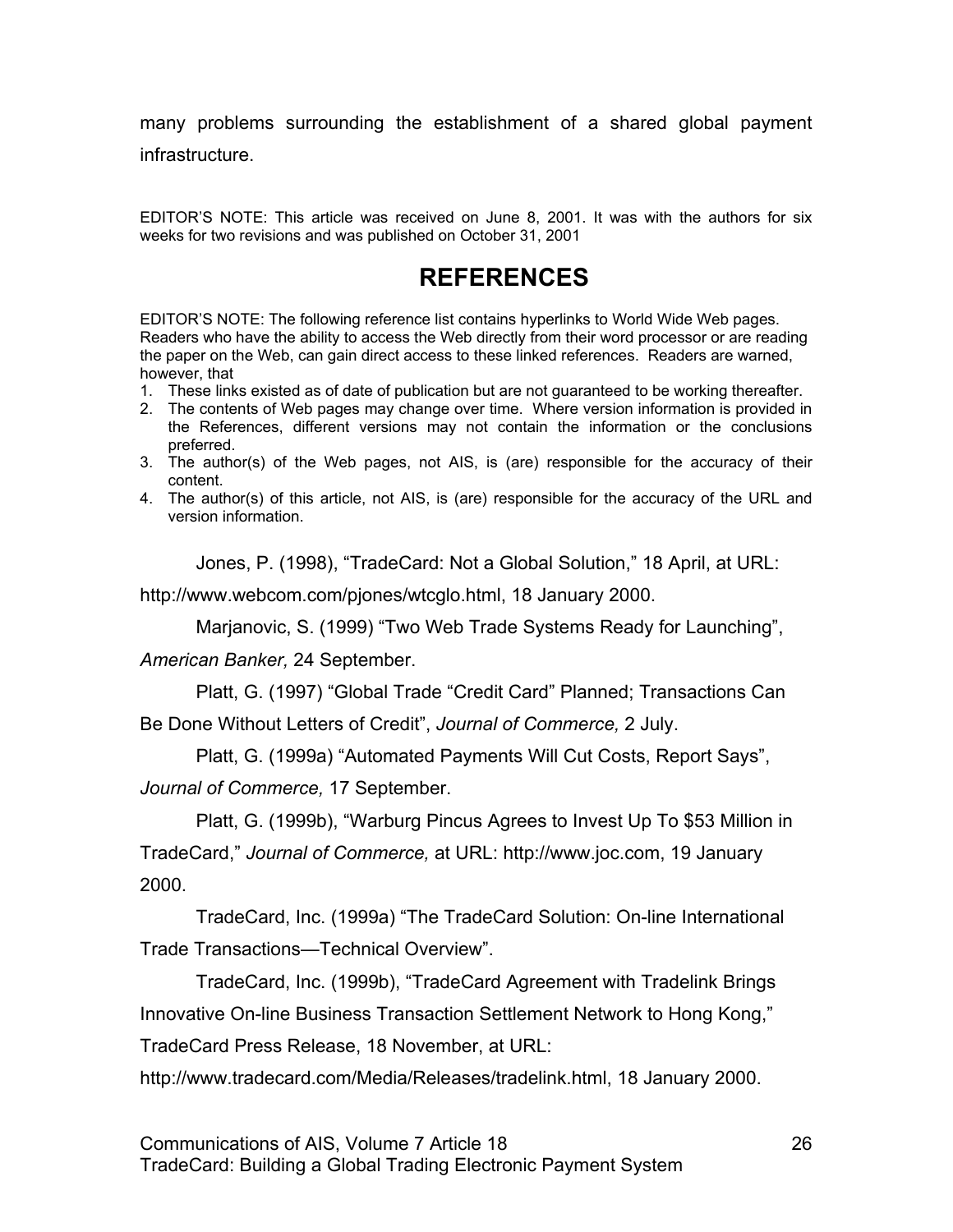TradeCard, Inc. (2000a), "TradeCard: A revolution in Payment Settlement for an On-line Global Trading Community," TradeCard Press Kit, p. 3.

TradeCard, Inc. (2000b), "TradeCard Launches Innovative On-line International Trade Transaction Settlement Network in Hong Kong," 28 March at URL: http://www.tradecard.com/about/press/gs-tradelink.html, 30 March 2000.

# **APPENDIX I**

## **TRADING TERMINOLOGY**

The following glossary defines some of the major types of transactions and documents used in trade finance.

- *Advance Payment:* An agreement that payment be sent before goods are sent to the buyer (such an arrangement is typically made informally).
- *Bill of Lading:* A transport document that details the contents of shipment, often in great detail. It functions as a receipt of goods, evidence of transport, and a document of ownership.
- *Documentary Collections:* A formal contract where the ownership of goods is not transferred to the buyer until the seller receives certain documentation and payment. Documentary collections are often used when the two parties to the trade do not yet have a long-standing business relationship.

Two types of documentary collection are:

*Documents against Payment,* the bank releases the documents to the buyer/importer only against a cash payment in prescribed currency. In many cases, however, the title document has already been transferred, through supply chain mechanisms, making this protection meaningless.

*Documents against Acceptance,* the bank releases the documents to the buyer/importer against acceptance of a bill of exchange by the buyer guaranteeing payment at a later date by the buyer. Again, the title document is transferred prior to payment.

- *Document of Title:* A document that gives the holder the right to possess certain assets.
- *Letter of Credit:* A formal contract where the bank guarantees that the buyer of goods will pay the seller. Letters of credit are used when trading partners

Communications of AIS, Volume 7 Article 18 27 TradeCard: Building a Global Trading Electronic Payment System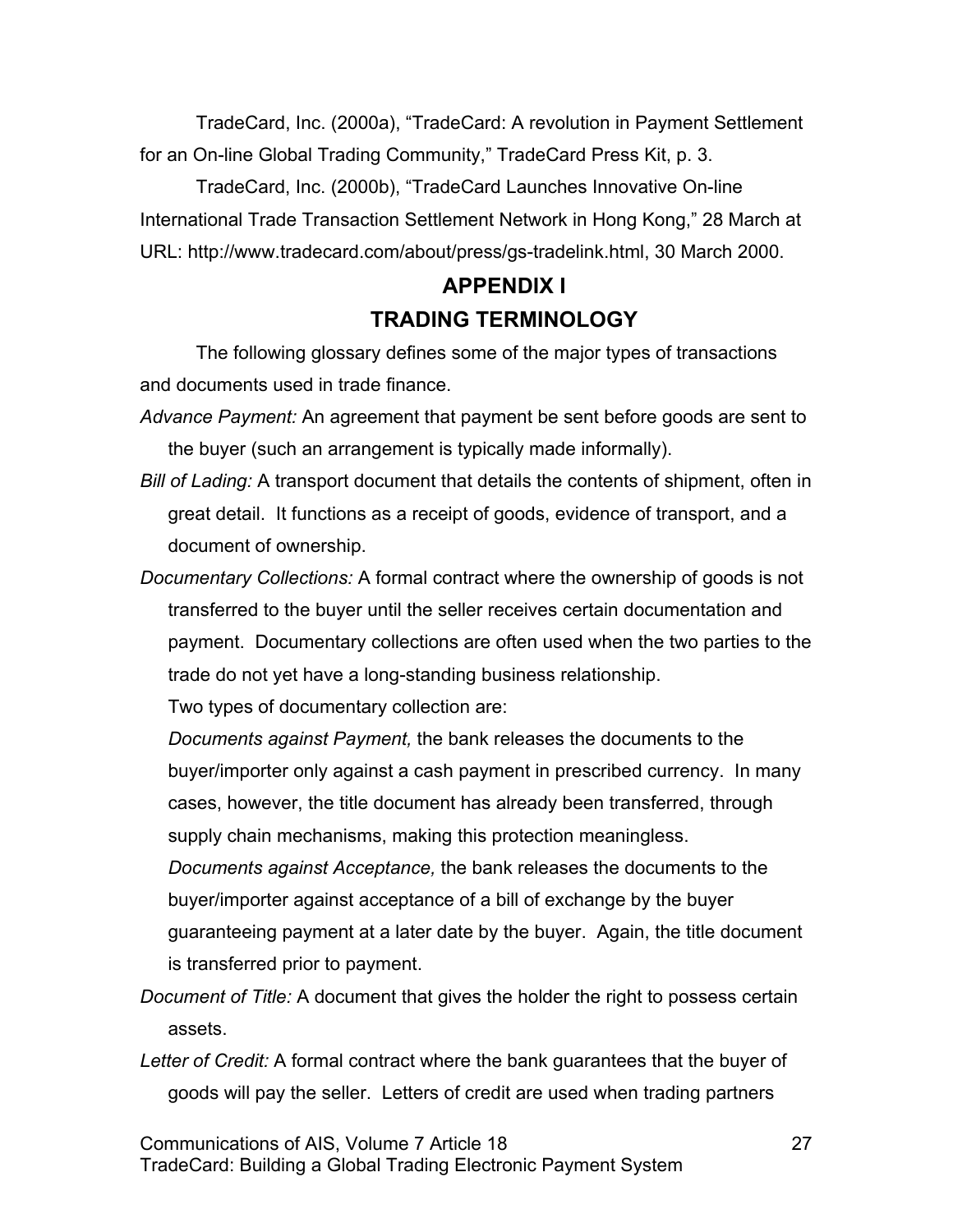might not yet have established trust. Letters of credit are more formally called documentary letters of credit because the banks handling the transaction deal in documents as opposed to goods. The terms and conditions listed in the credit all involve presentation of specific documents within a stated period of time, hence the formal name documentary credits. The documents the buyer requires in the credit may vary, but at a minimum include an invoice, packing list and a bill of lading. Other documents that the buyer may specify are certificate of origin, consular invoice, insurance certificate, inspection certificate and others.

- *Open Account (payment):* An agreement that the buyer of goods will pay for them after they are received.
- *Waybill:* A transport document that functions as a receipt for goods and evidence of transport, but not as a document of title.

#### **APPENDIX II**

#### **DESCRIPTION OF TECHNICAL ARCHITECTURE**

The technical architecture is shown in Figure 2 in the text. TradeCard has a rule-based architecture – Dynamic Business Logic – that allows the standards of a particular buyer/seller community to be defined once. All subsequent transactions within the community follow the predefined rules or standards. The rules manage the workflow of the transaction by determining the required documents, their routing, and compliance characteristics. Dynamic business rules can be created for specific individual parties, communities and regions.

The following is a list of the technical elements of each major component of the architecture:

 *Application Server* – The BEA WebLogic Enterprise Application Server is used to manage the Java-based components. This sessionless architecture enables each incoming request to be serviced as an independent event. This approach allows for automated failover at both the Web and business logic tiers, and provides linear scalability (Figure 3). Automated failover is the seamless rerouting of requests in the event of a failure in either the system or application.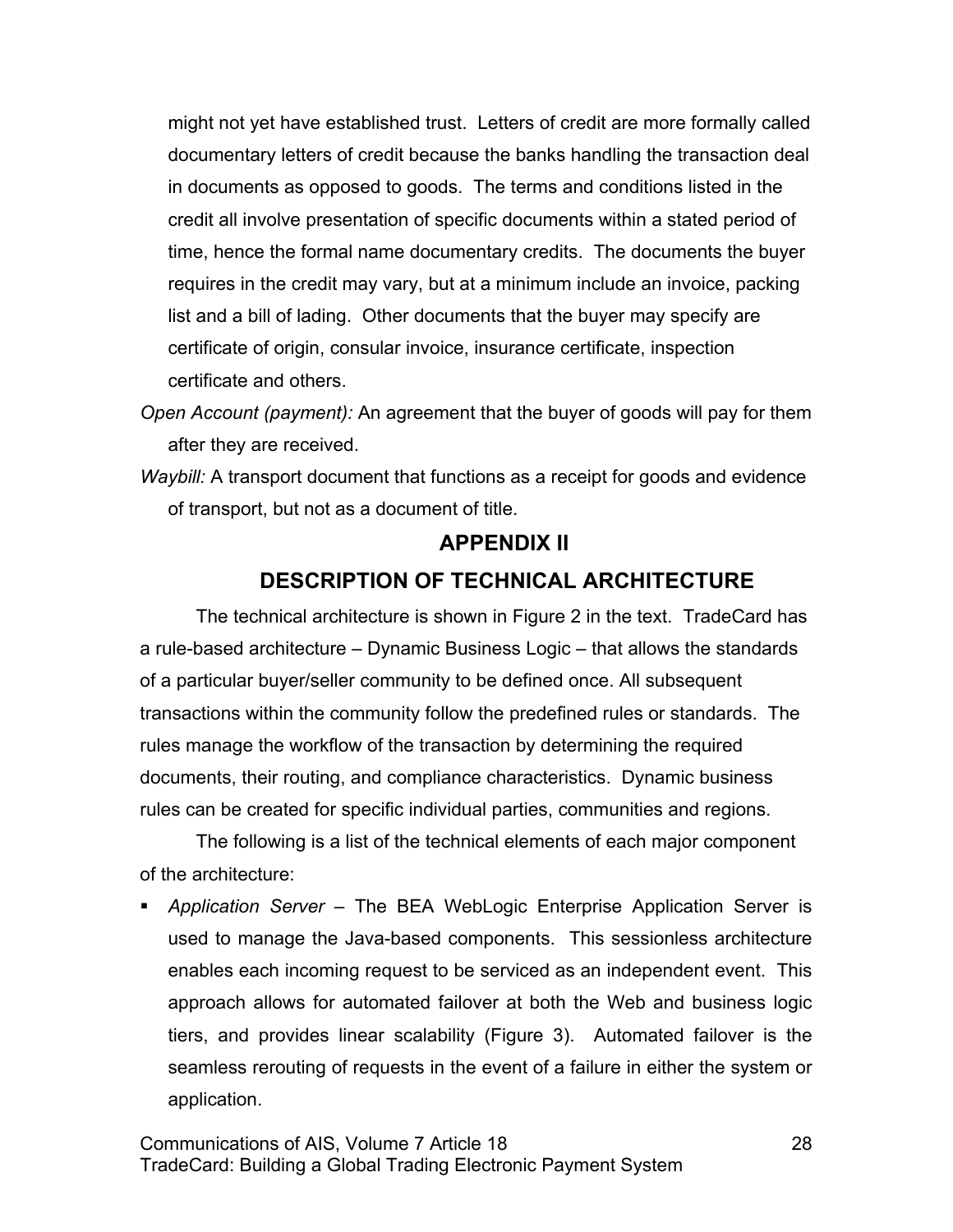- *Presentation Server* The presentation server, a client of the application server, accepts and creates the HTML pages delivered to the user's browser. All the HTML pages are generated using Java Server Pages (JSP) technology.<sup>2</sup>
- Message Queuing An IBM MQSeries<sup>3</sup> based eventing service provides asynchronous processing, which ensures that long running background tasks do not interfere with peak in-line usage patterns. MQSeries also manages the message queuing requirements of the Message Broker.
- *Rule Engine*  This custom software is at the heart of TradeCard's patented compliance engine. The TradeCard Rule Engine encapsulates all business rules, which allows the addition of custom products or business services without affecting the basic architecture of the system, and determines the workflow requirements of all transactions in the system.
- *Message Broker*  TradeCard's Messaging Infrastructure enables the Web browser and non-browser access to TradeCard, such that messages received from non-browser access are converted to TradeCard XML formats. Non-browser access could be achieved by messaging delivered in a variety of mediums, including SMTP, FTP, EDI and custom formats. SMTP or Simple Mail Transfer Protocol is a TCP/IP protocol used in sending and receiving e-mail; usually used with one of two other protocols, POP3 or Internet Message Access Protocol, which let the user save messages in a server mailbox and download them periodically. FTP or File Transfer Protocol is a standard Internet protocol and is the simplest way to exchange files between computers on the Internet; it is commonly used to transfer

 $\overline{a}$ 

 $2$  JSP is a technology for controlling the content or appearance of web pages through the use of servlets, small programs that are specified in the Web page and run on the web server to modify the web page before it is sent to the user who requested it.

<sup>&</sup>lt;sup>3</sup> An application often known as *business integration software* or middleware, whose components tie together other software applications.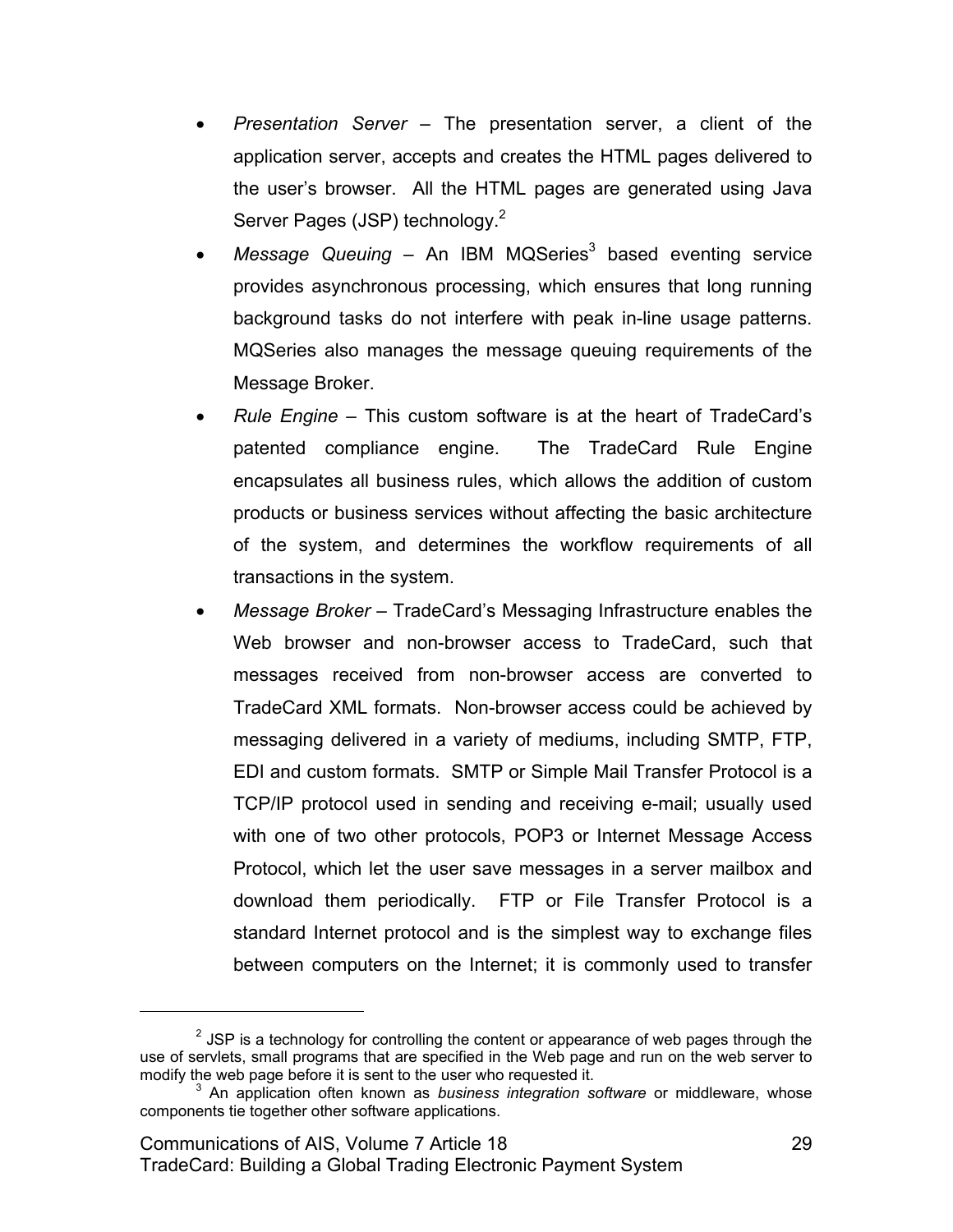Web page files from their creator to the computer that acts as their server for everyone on the Internet. Electronic Data Interchange is a standard format for exchanging business data.

# **APPENDIX III TRADECARD PRIVACY & CONFIDENTIALITY POLICIES**

#### **Privacy and Confidentiality FAQs**

#### **1. What information does TradeCard collect about my business or me?**

When you visit TradeCard's Web site, TradeCard will collect only the personally identifiable information or confidential business data that you specifically and knowingly provide. TradeCard's system will also log some basic and generic information about your computer, including its IP address, operating system, and browser software.

If you choose to apply for membership in the TradeCard global e-commerce network, you will be required to provide detailed personal and business information. Please review the section titled Required Application Information for more details on the application requirements as well as how your application data is used to qualify your company for TradeCard membership and for credit risk and payment services.

| <b>Data Collection</b>                                          | <b>How Data is Used</b>                                                                                                                                                                                                                                                                                                                                 |  |
|-----------------------------------------------------------------|---------------------------------------------------------------------------------------------------------------------------------------------------------------------------------------------------------------------------------------------------------------------------------------------------------------------------------------------------------|--|
| Request for Information Form<br>Join the TradeCard Network Form | -Respond to requests<br>-Inclusion in future mailings (if you do not opt out)                                                                                                                                                                                                                                                                           |  |
| <b>IP Address</b>                                               | -Conduct routine Web site maintenance                                                                                                                                                                                                                                                                                                                   |  |
| <b>Operating System</b><br><b>Browser Software</b>              | -Develop and enhance our Web site                                                                                                                                                                                                                                                                                                                       |  |
| <b>TradeCard Membership</b><br><b>Application Form</b>          | -Qualify your company for TradeCard membership<br>-Qualify your company for credit risk and payment<br>services<br>-Marketing and sales purposes (if you do not opt out)<br>-Contact your trading partners (if you do not opt out)<br>-Provide member support<br>-Administrative purposes, i.e. service your account,<br>troubleshoot, resolve disputes |  |
| <b>Transaction Details</b>                                      | -Automate and streamline your international trade<br>transaction by checking for electronic data<br>compliance, providing reporting features, and<br>transferring data from previous forms to those of the<br>current transaction<br>-Provide member support                                                                                            |  |

#### **2. How does TradeCard use the information that I provide?**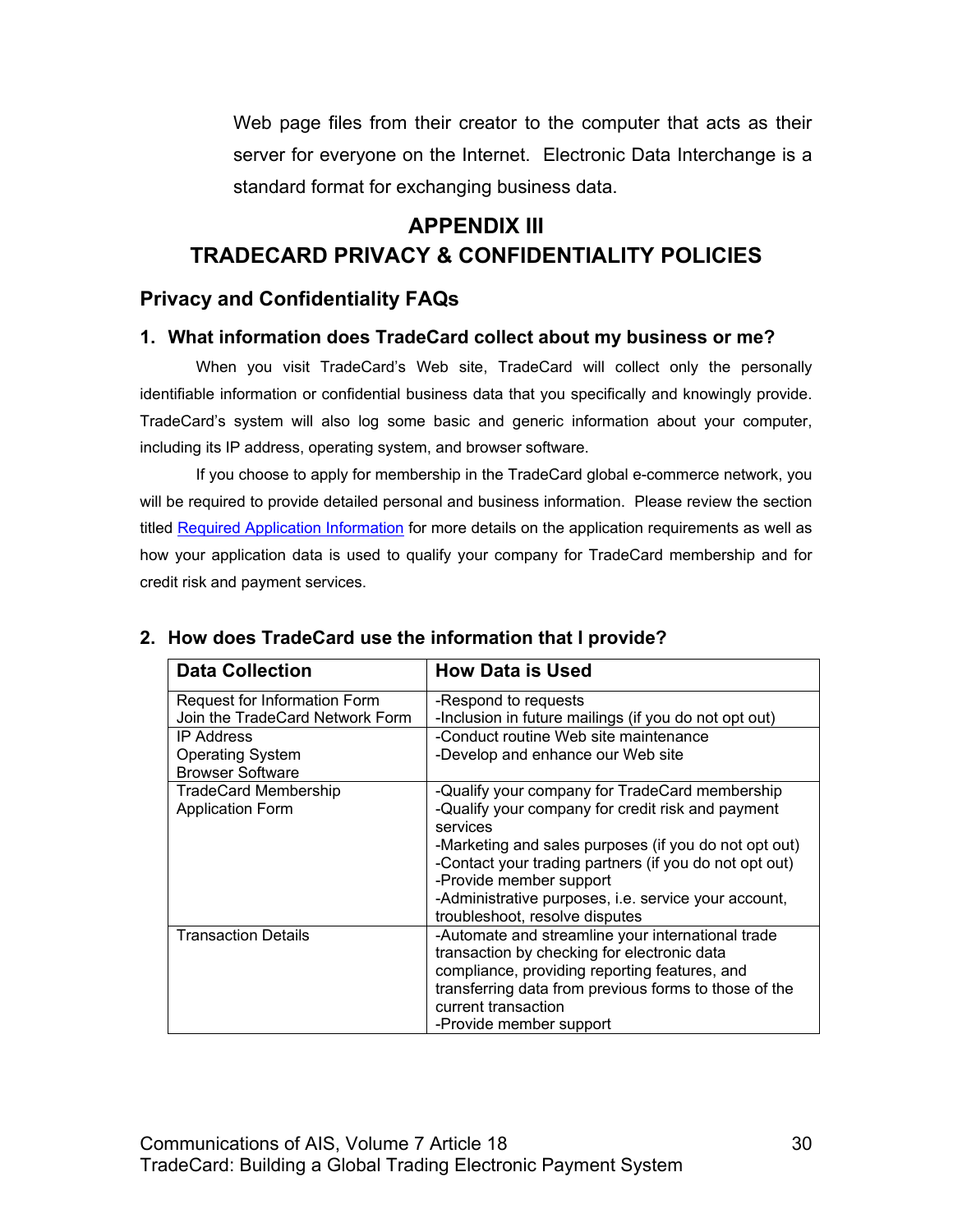#### **3. Does TradeCard sell or share the information that I provide?**

TradeCard will never sell, trade, or rent to any third party any personally identifiable information, confidential business data, and/or transaction details. Once you become a member of the TradeCard global e-commerce network your personally identifiable information, confidential business data, and transaction details will be shared with other members *participating in your transaction* as well as TradeCard's alliance partners. TradeCard's alliance partners include, but are not limited to, payment agents, credit risk providers, cargo insurance providers, country managers, freight forwarders, inspection agents, logistics providers, pre-and post-financing providers, and sales, support, and marketing agents. TradeCard will not disclose your personally identifiable information, confidential business data, or transaction details to parties outside of the TradeCard network without your consent.

#### **4. Can I update the information that TradeCard has about my business or me?**

TradeCard is committed to providing reasonable and practical access to you to identify and to correct any inaccuracies in the information you may provide. Visitors who have provided information on our Web site can contact TradeCard Member Services to correct any inaccuracies. TradeCard members can use the system's administrative function on the transaction Web site or contact TradeCard Member Services to maintain up to date account information.

#### **5. What choices are available to me regarding the collection and use of the information that I provide?**

Visitors to TradeCard's Web site who request additional information, will be included in future mailing initiatives. If you would like to opt out of receiving these mailings, send us an email with your name referencing "no updates" in the subject line to: unsubscribe@TradeCard.com.

During the registration process, TradeCard will allow you to choose whether or not you would like us to contact your trading partners for membership and other services related to transactions.

As a TradeCard member you have the right to opt-out of being listed in the TradeCard Membership Directory, which only members and alliance partners will be able to access. This means that TradeCard allows you to determine how "visible" your organization will be to other organizations within the TradeCard network.

#### **6. How do I know TradeCard is adhering to its Privacy and Confidentiality Policy?**

The TradeCard proprietary system is protected by a VeriSign Global Secure Site Certificate. TradeCard is also a member of the International Chamber of Commerce (ICC) and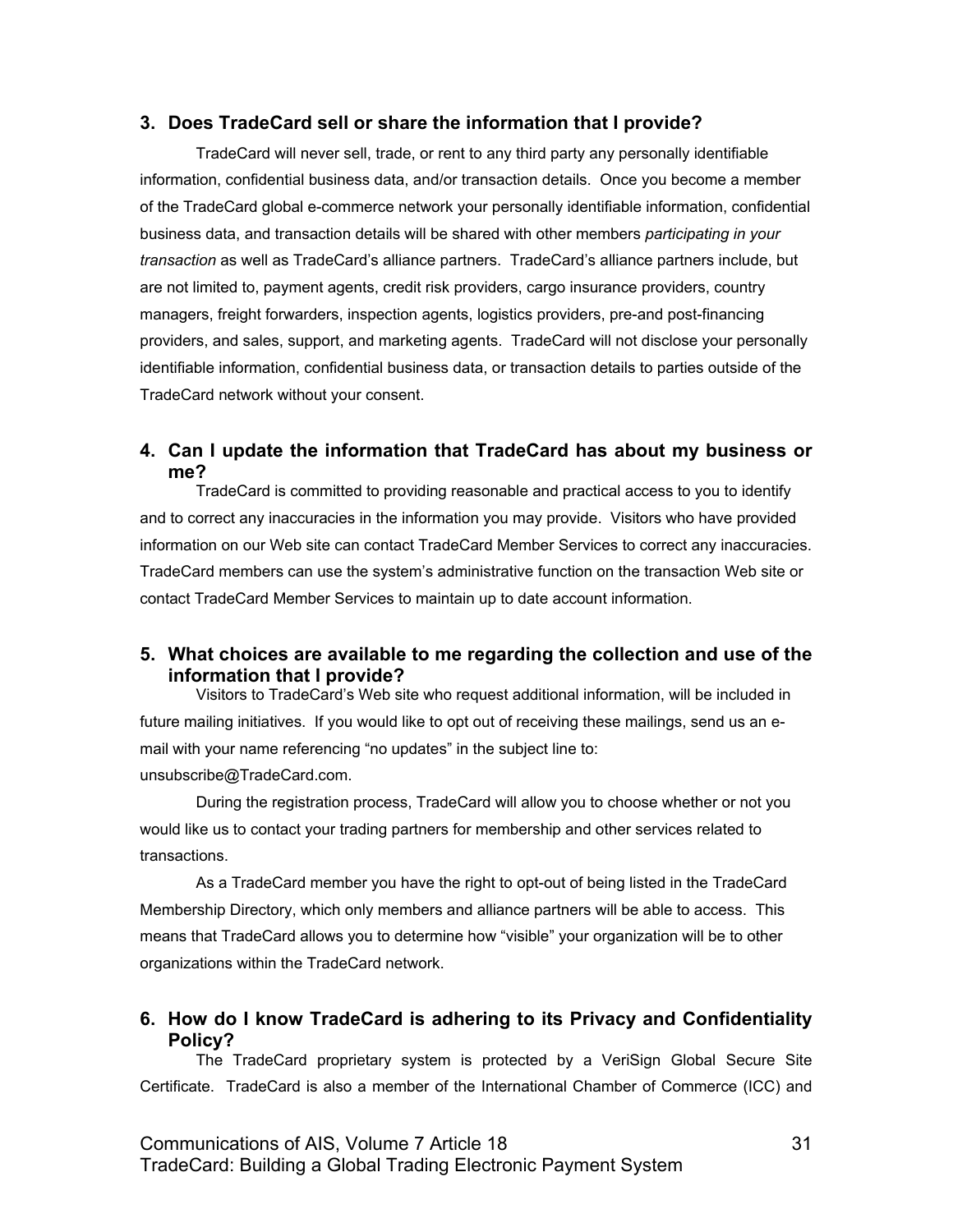plans to abide by the ICC rules and guidelines for electronic contracting when they are finalized. Further, TradeCard is committed to having our privacy and confidentiality policies and procedures audited by an independent third party.

#### **7. What about children's online privacy protection?**

TradeCard understands the importance of protecting children's privacy. The TradeCard Web sites are not intentionally designed for or directed at children 13 years of age or younger. It is TradeCard's policy never to knowingly collect or to maintain information about anyone under the age of 13.

#### **8. Whom may I contact at TradeCard to find out more about your privacy practices?**

Please contact our Privacy Office by e-mail at  $\text{privacy}$  $@ \text{Tradecard.com}$ . You may also call TradeCard and ask to speak to the Director of e-Compliance. We welcome your comments and suggestions about how we can improve our privacy and security procedures. You may also contact us if you believe we have not complied with our Privacy and Confidentiality Policy with respect to your personal or confidential business data.

Although TradeCard adheres to industry standard practices to protect your personal information and your company's confidential data, we cannot ensure that this information will never be disclosed in ways not otherwise described in this Privacy and Confidentiality Policy.

Source: URL: http://www.tradecard.com/privacy/policy.html . 18 August 2000 .

### **APPENDIX IV TRADECARD SYSTEM SECURITY DETAILS**

TradeCard uses the information provided by the member for the following purposes:

- to contact the member, if necessary,
- to service a member's account or for other administrative purposes.
- to resolve disputes,
- to troubleshoot problems,
- to enforce TradeCard's Member Agreement,
- for marketing purposes.

In addition, the TradeCard system uses the transaction details to automate and to streamline a member's international trade transaction by checking for

Communications of AIS, Volume 7 Article 18 32 TradeCard: Building a Global Trading Electronic Payment System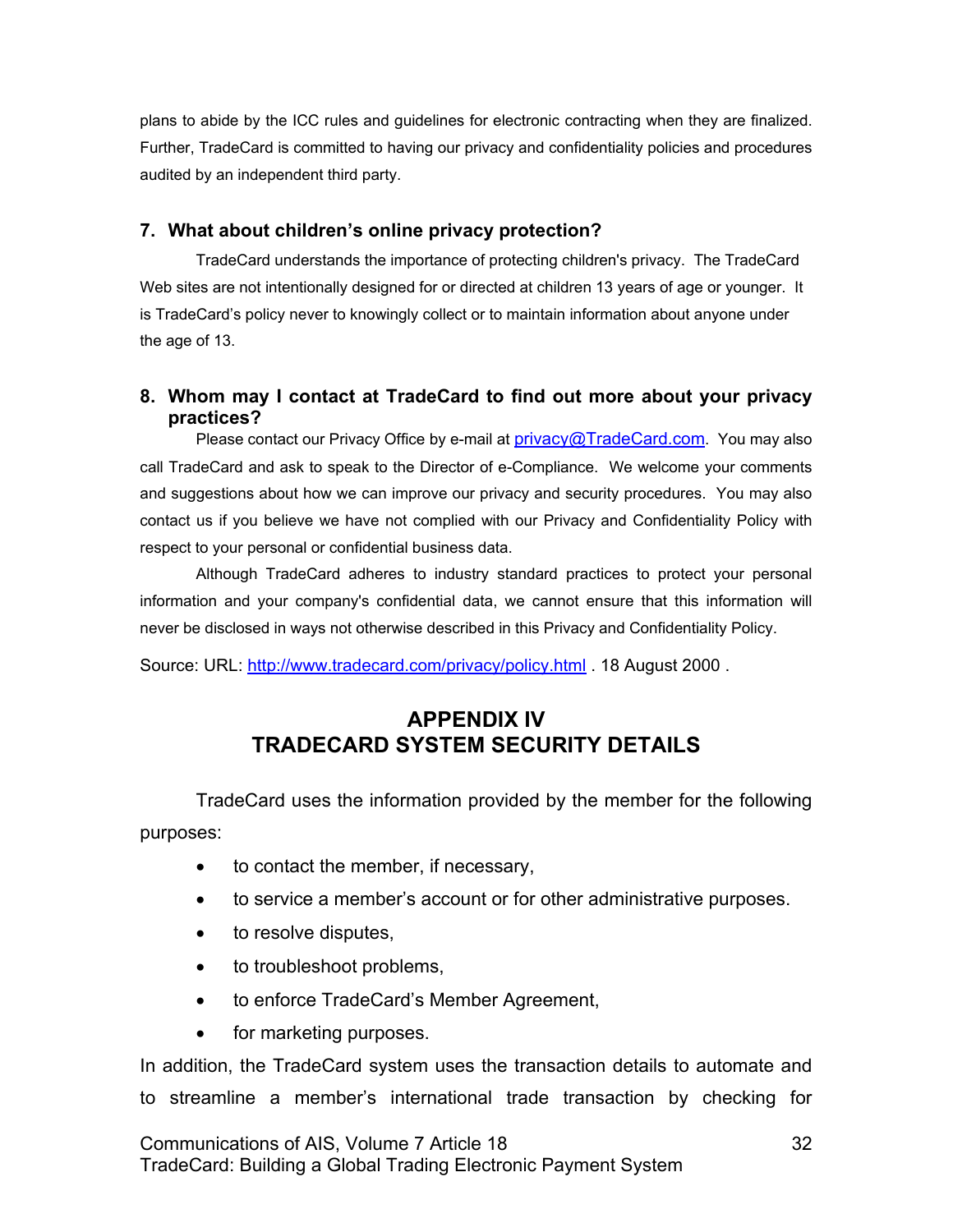electronic data compliance, providing reporting features, and transferring data from previous forms to those of the current transaction.

A TradeCard member has the right to opt-out of being listed in the TradeCard Membership Directory, which only members and alliance partners are able to access. Thus, TradeCard allows a member to determine how "visible" the organization will be to other organizations within the TradeCard network. These visibility options become available when other organizations are creating communities and when other organizations are searching for trading partners during new document creation.

- 1. *Organization is listed as Public* any TradeCard member will be able to add the organization to its private community. A member organization will also be available when a party search is performed during document creation.
- 2. *Organization listed as Protected (sellers only)* allows any TradeCard member to see that the organization is a TradeCard member; however, the organization must accept an invitation to join another organization's community before it can be added.
- 3. *Organization is listed as Private* no organization will be able to add a *private* organization to its private community unless the organization's administrator accepts an invitation to join that community. It will also not be visible in a party search during the creation of a new document.

TradeCard members can use the system's administrative function on the transaction Web site or contact TradeCard Member Services to maintain up to date account information.

#### **Server Authentication – 128 Bit Digital Server ID**

A Verisign Global Secure Site Certificate protects the TradeCard system wherein the Global Secure Site ID provides the client browser with the communications encryption of 128 bit (using a US domestic Web browser) and 40 bit data encryption (using an exportable Web browser). Both Microsoft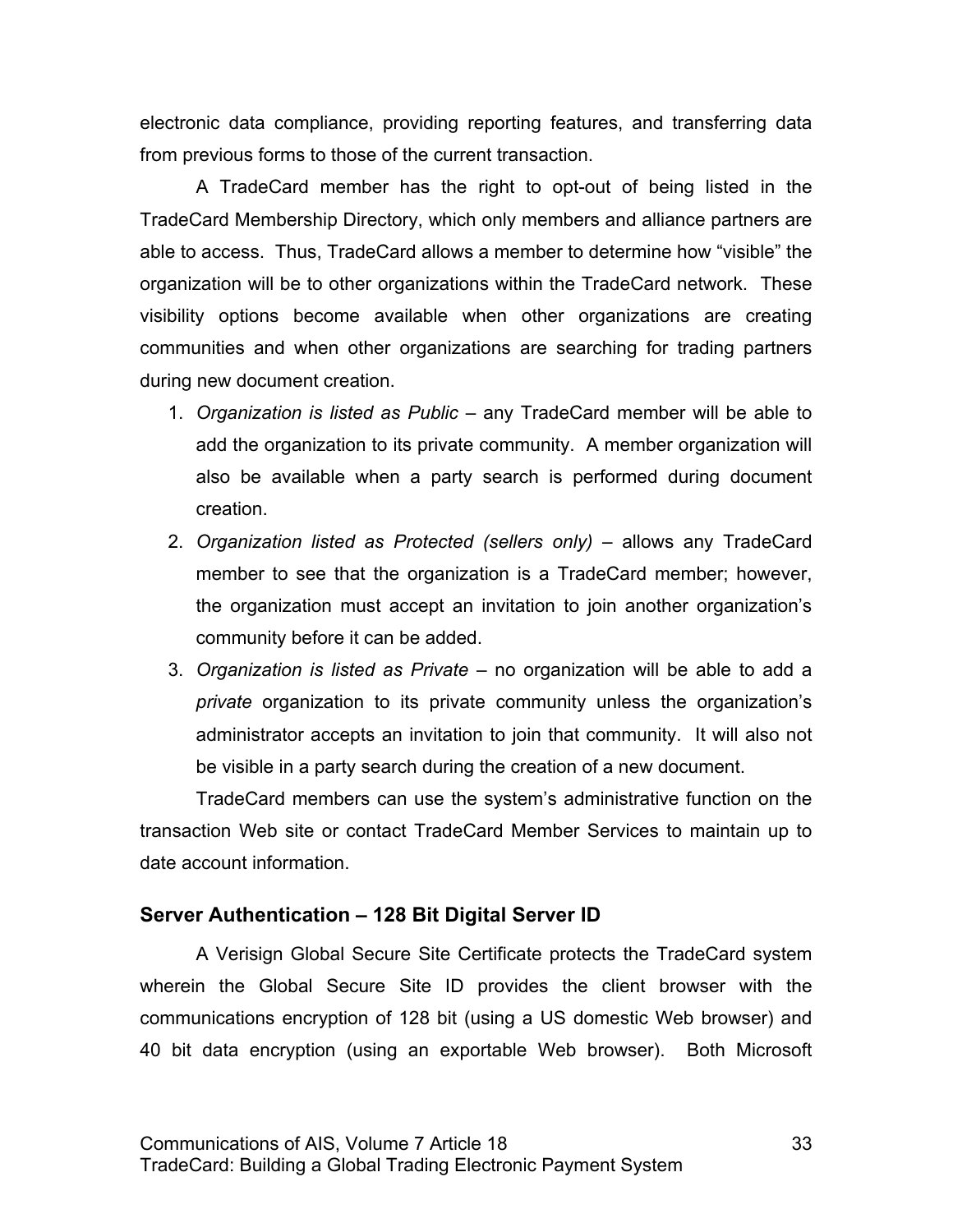Internet Explorer 4.0 or later and Netscape Navigator 4.0 or later support this function.

All TradeCard servers are located in key-locked racks, in a code-locked room that is only accessible to employees responsible for maintenance and operation of the equipment. Each server is protected by a user ID password to gain access to the machine, two layers of firewall configured to allow only network transactions over set protocols/machines. Any irregular activity is logged. Direct access to the database is prohibited. All data access is directed through the Application Servers, which add another level of security for accessing data from the system.

#### **2-Factor User Authentication – Physical Challenge/Response Token**

Two-factor user authentication is used. It consists of:

- 1. a valid user name or ID and password and
- 2. an authentication code

The authentication involves a smart card technology with a wireless handheld reader to match a challenge code prior to gaining access to the system. The 128-bit encryption provided by the Secure Socket Layer (SSL) session between the browser and server protects the user ID and password. The encryption, however, is not a guarantee for protection of the user ID and password as these could be easily obtained, e.g., by looking over someone's shoulder. Thus, TradeCard provides additional protection to all approved members through the smart card and reader, known as the TradeCard e-identity security system, which generate a one-time access code.

Only the user knows the password; only hash values are stored in TradeCard's database and this information is not accessible to TradeCard employees. The user is also protected because at login time a token is generated for the login session and stored in the user's Web browser as a session cookie for that session only (persistent Web browser cookies are not utilized). Login session also requires an inactivity time-out such that the user needs to re-enter the user ID and password to re-authenticate the user's identity.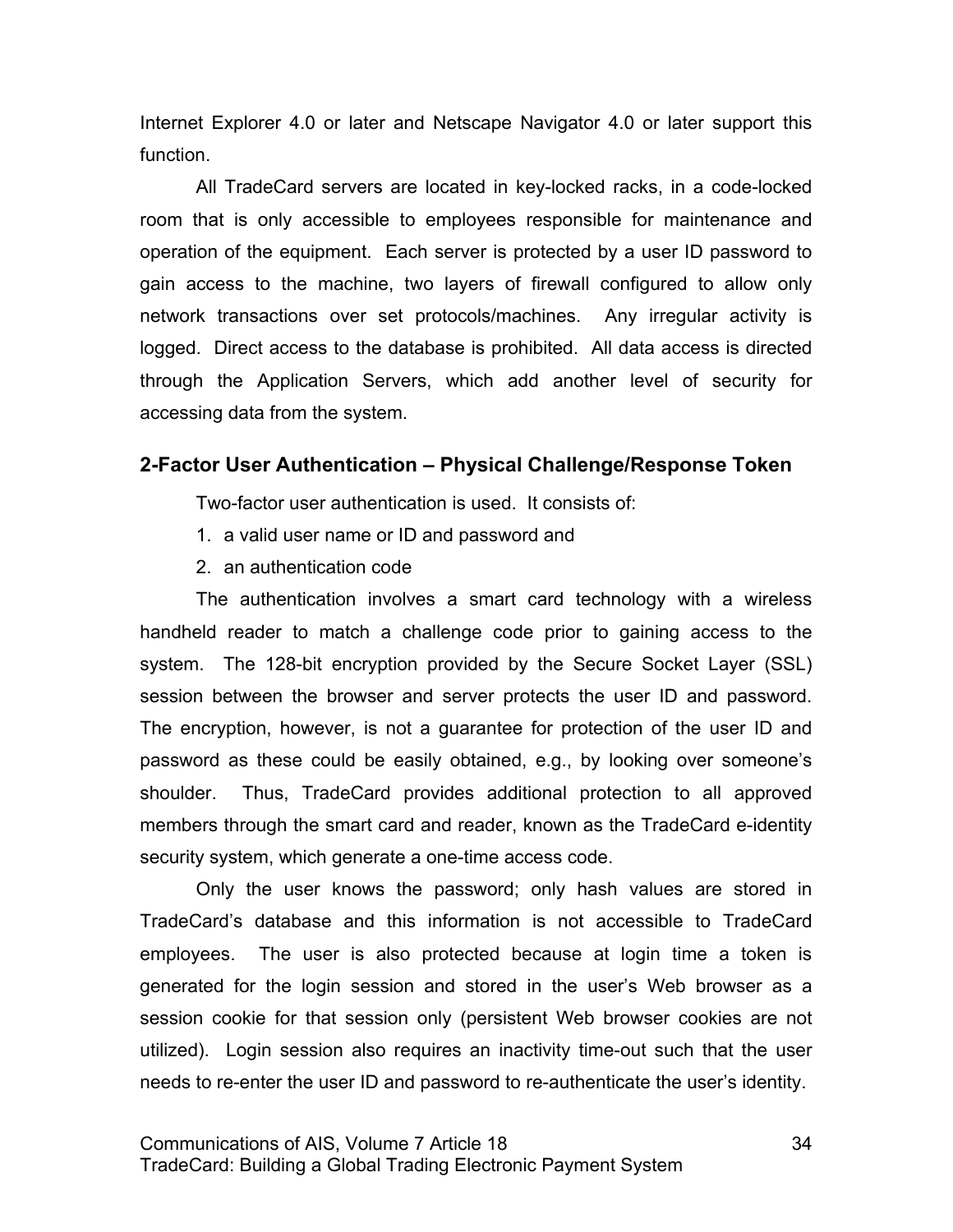#### **Digital Signatures**

Digital signatures are required at initial login time in the TradeCard system. These signatures authenticate electronic data and verify that a specific user created an electronic document. An invalid digital signature prevents a transaction from being processed and any attempt to conduct a transaction using an invalid digital signature is logged.

TradeCard issues a unique digital key pair – a password encrypted private key and public key – to the approved users of the system the first time they access the TradeCard system. The private key is required every time a user signs a document in the system during a transaction. The public key validates the authenticity and integrity of an electronic document when the document is received and as a means of verifying a document at any time in the future.

Creating a digital signature involves the user browser passing the user's encrypted private key, password, and document data into a digital signature creation algorithm. The algorithm result is the document signature. The document data and document signature is forwarded onto the TradeCard application server for processing. Validation of the electronic document is through the TradeCard application server passing a user's public key, electronic document and digital signature into a digital signature verification algorithm. This confirms that the digital signature on the document is valid and that the document is not altered after it was created.

#### **APPENDIX V TRADECARD'S CORE PARTNERS**

| Company Name: Coface Group |                                                                         |
|----------------------------|-------------------------------------------------------------------------|
| Headquarters:              | Paris La Défense Cedex, France                                          |
|                            | Type of business: Export credit insurance, credit information and trade |
|                            | receivables management                                                  |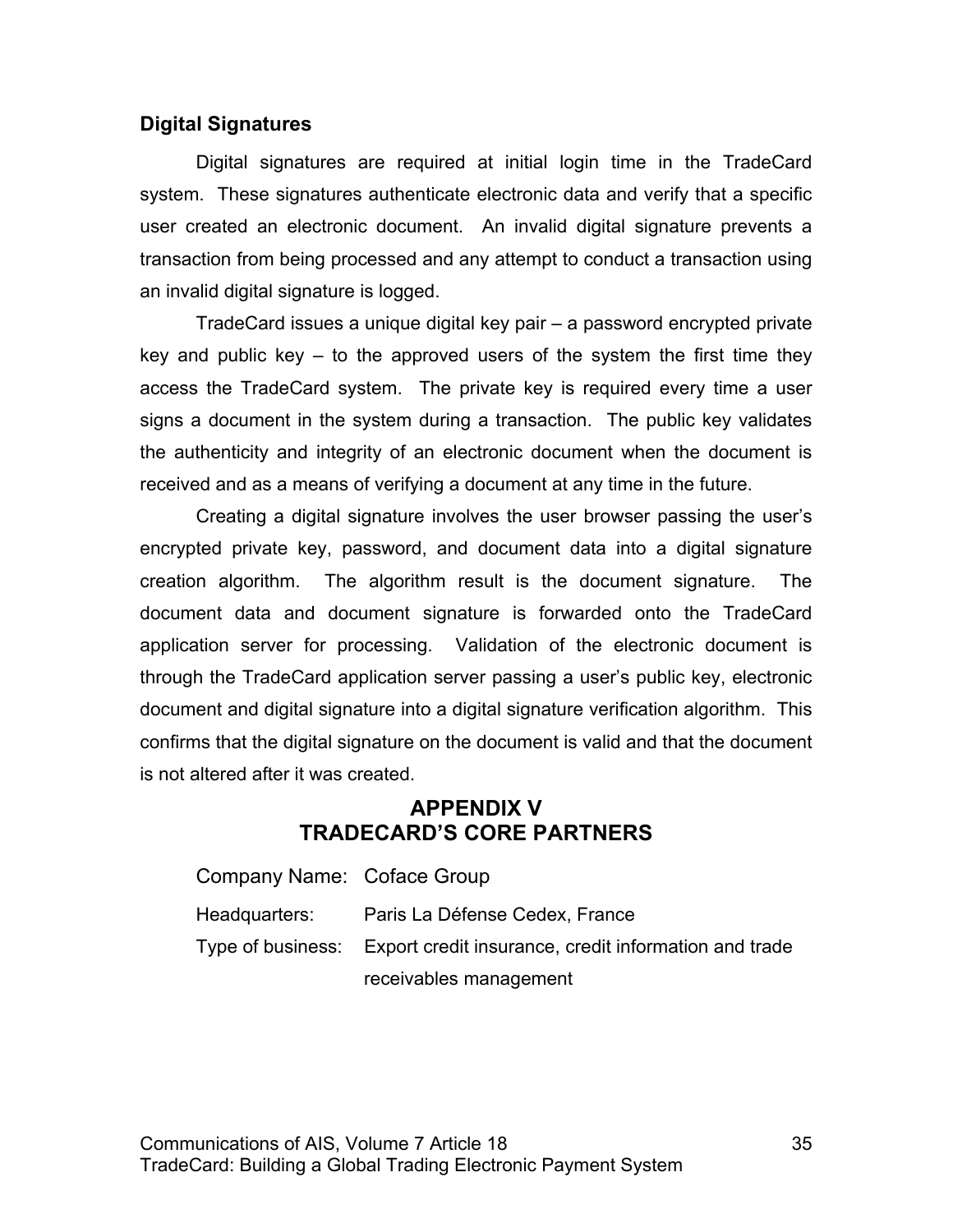|               | Company Name: Thomas Cook Group Ltd.                          |
|---------------|---------------------------------------------------------------|
| Headquarters: | London, England                                               |
|               | Type of business: International travel and financial services |

#### **ABOUT THE AUTHORS**

**Ali F. Farhoomand** is Director of the Centre for Asian Business Cases (CABC) at the University of Hong Kong School of Business. A two-time winner of the SIM International Paper Award, Ali is the author of over two dozens refereed articles in journals such as Communications of the ACM, Communications of AIS, MIS Quarterly, and IEEE Trans. on Engineering Management. He has also developed more than 50 teaching cases in electronic commerce, which are distributed by CABC and Harvard Business School Press and European Case Clearinghouse. His new book, *Global e-Commerce: Text and Cases*, was recently published by Prentice Hall (2001).

**Marissa McCauley** is a Senior Researcher at the Centre for Asian Business Cases, School of Business at the University of Hong Kong.

Copyright © 2001 by the Association for Information Systems. Permission to make digital or hard copies of all or part of this work for personal or classroom use is granted without fee provided that copies are not made or distributed for profit or commercial advantage and that copies bear this notice and full citation on the first page. Copyright for components of this work owned by others than the Association for Information Systems must be honored. Abstracting with credit is permitted. To copy otherwise, to republish, to post on servers, or to redistribute to lists requires prior specific permission and/or fee. Request permission to publish from: AIS Administrative Office, P.O. Box 2712 Atlanta, GA, 30301-2712 Attn: Reprints or via e-mail from ais@gsu.edu .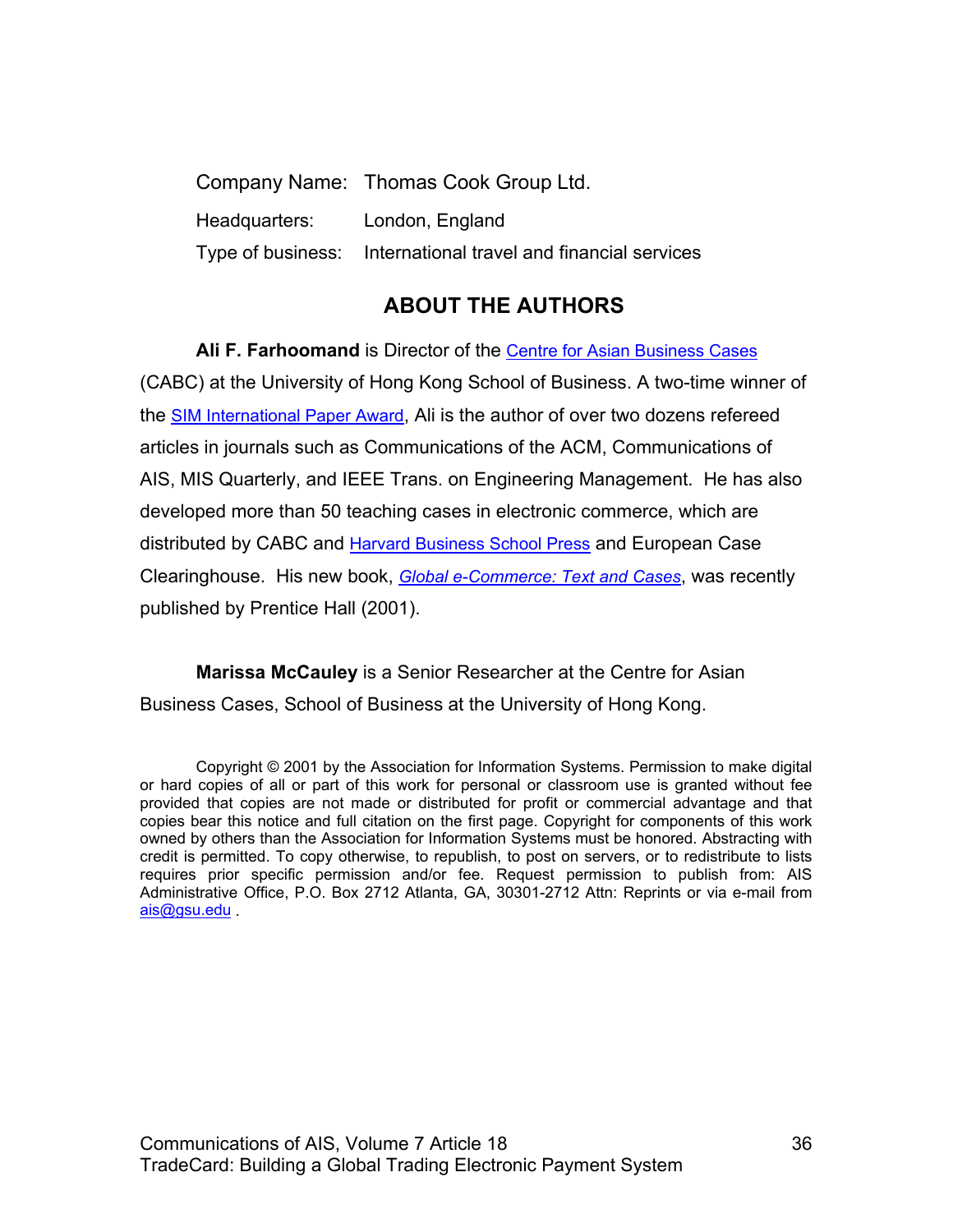

ISSN: 1529-3181

**EDITOR**  Paul Gray Claremont Graduate University

#### **AIS SENIOR EDITORIAL BOARD**

| Henry C. Lucas, Jr.         | Paul Gray                              | Phillip Ein-Dor            |
|-----------------------------|----------------------------------------|----------------------------|
| Editor-in-Chief             | Editor, CAIS                           | Editor, JAIS               |
| University of Maryland      | <b>Claremont Graduate University</b>   | <b>Tel-Aviv University</b> |
| Edward A. Stohr             | <b>Blake Ives</b>                      | Reagan Ramsower            |
| Editor-at-Large             | <b>Editor, Electronic Publications</b> | Editor, ISWorld Net        |
| Stevens Inst. of Technology | University of Houston                  | <b>Baylor University</b>   |

#### **CAIS ADVISORY BOARD**

| Gordon Davis            | Ken Kraemer                        | Richard Mason                 |
|-------------------------|------------------------------------|-------------------------------|
| University of Minnesota | University of California at Irvine | Southern Methodist University |
| Jav Nunamaker           | Henk Sol                           | Ralph Sprague                 |
| University of Arizona   | Delft University                   | University of Hawaii          |

#### **CAIS EDITORIAL BOARD**

| Steven Alter<br>University of San<br>Francisco            | Tung Bui<br>University of Hawaii                         | H. Michael Chung<br>California State<br>University | Donna Dufner<br>University of Nebraska -<br>Omaha       |
|-----------------------------------------------------------|----------------------------------------------------------|----------------------------------------------------|---------------------------------------------------------|
| Omar El Sawy<br>University of Southern<br>California      | Ali Farhoomand<br>The University of Hong<br>Kong, China  | Jane Fedorowicz<br><b>Bentley College</b>          | <b>Brent Gallupe</b><br>Queens University, Canada       |
| Robert L. Glass<br><b>Computing Trends</b>                | Sy Goodman<br>Georgia Institute of<br>Technology         | Joze Gricar<br>University of Maribor<br>Slovenia   | <b>Ruth Guthrie</b><br>California State University      |
| Chris Holland<br><b>Manchester Business</b><br>School, UK | Juhani livari<br>University of Oulu<br>Finland           | Jaak Jurison<br><b>Fordham University</b>          | Jerry Luftman<br>Stevens Institute of<br>Technology     |
| Munir Mandviwalla<br>Temple University                    | M.Lynne Markus<br>City University of Hong<br>Kong, China | Don McCubbrey<br>University of Denver              | Michael Myers<br>University of Auckland,<br>New Zealand |
| Seev Neumann<br>Tel Aviv University, Israel               | Hung Kook Park<br>Sangmyung University,<br>Korea         | Dan Power<br>University of Northern<br>lowa        | Maung Sein<br>Agder University College,<br>Norway       |
| Peter Seddon<br>University of Melbourne<br>Australia      | Doug Vogel<br>City University of Hong<br>Kong, China     | Hugh Watson<br>University of Georgia               | Rolf Wigand<br><b>Syracuse University</b>               |